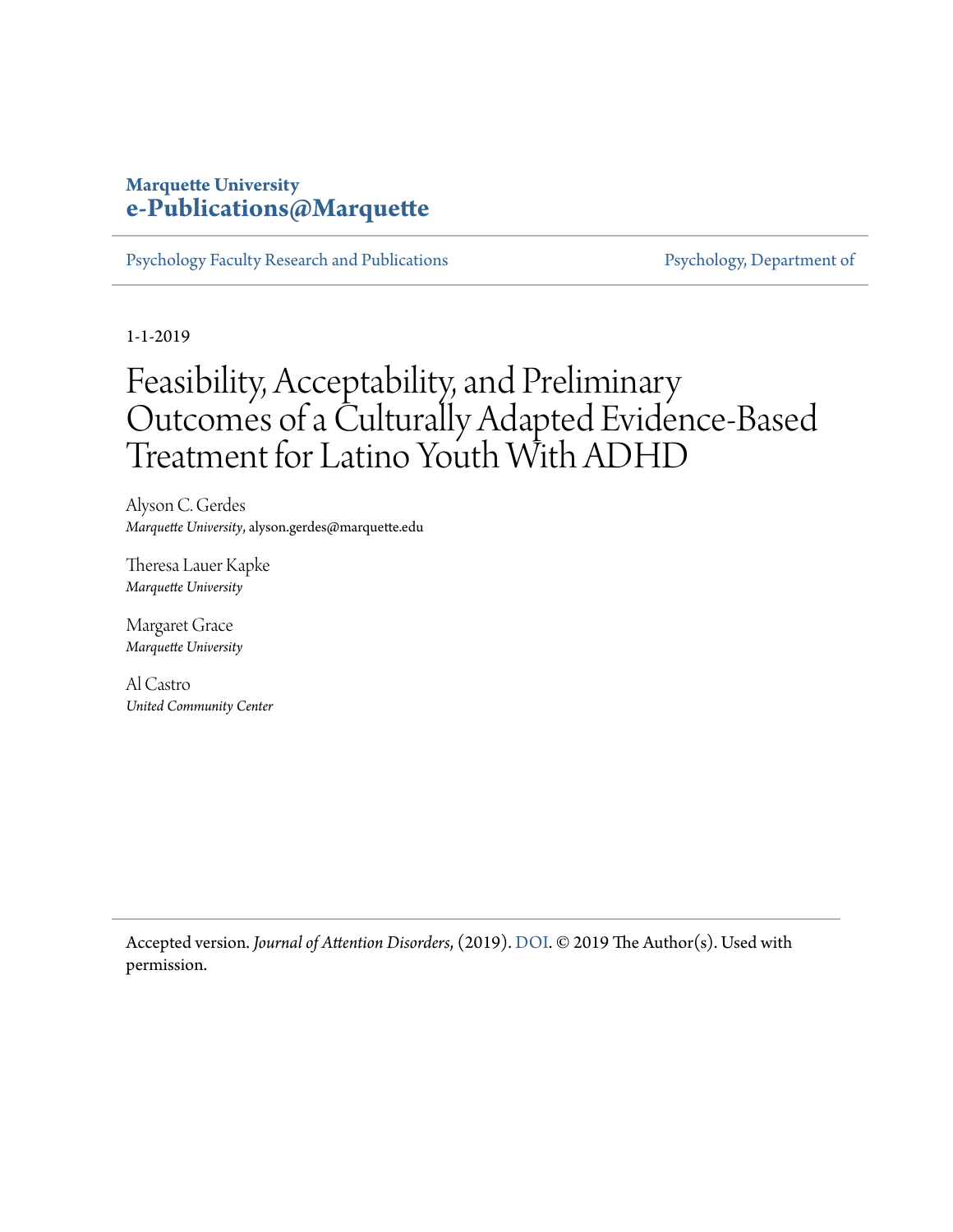**Marquette University**

## **e-Publications@Marquette**

## *Psychology Faculty Research and Publications/College of Arts and Sciences*

*This paper is NOT THE PUBLISHED VERSION;* **but the author's final, peer-reviewed manuscript.** The published version may be accessed by following the link in the citation below.

*Journal of Attention Disorders*, (2019): 1-16. DOI. This article is © SAGE publications and permission has been granted for this version to appear in [e-Publications@Marquette.](http://epublications.marquette.edu/) SAGE publications does not grant permission for this article to be further copied/distributed or hosted elsewhere without the express permission from SAGE publications.

# Feasibility, Acceptability, and Preliminary Outcomes of a Culturally Adapted Evidence-Based Treatment for Latino Youth With ADHD

Ayson C. Gerdes Marquette University, Milwaukee, WI, USA

Theresa L. Kapke Marquette University, Milwaukee, WI, USA

Margaret Grace Marquette University, Milwaukee, WI, USA

Al Castro United Community Center, Milwaukee, WI, USA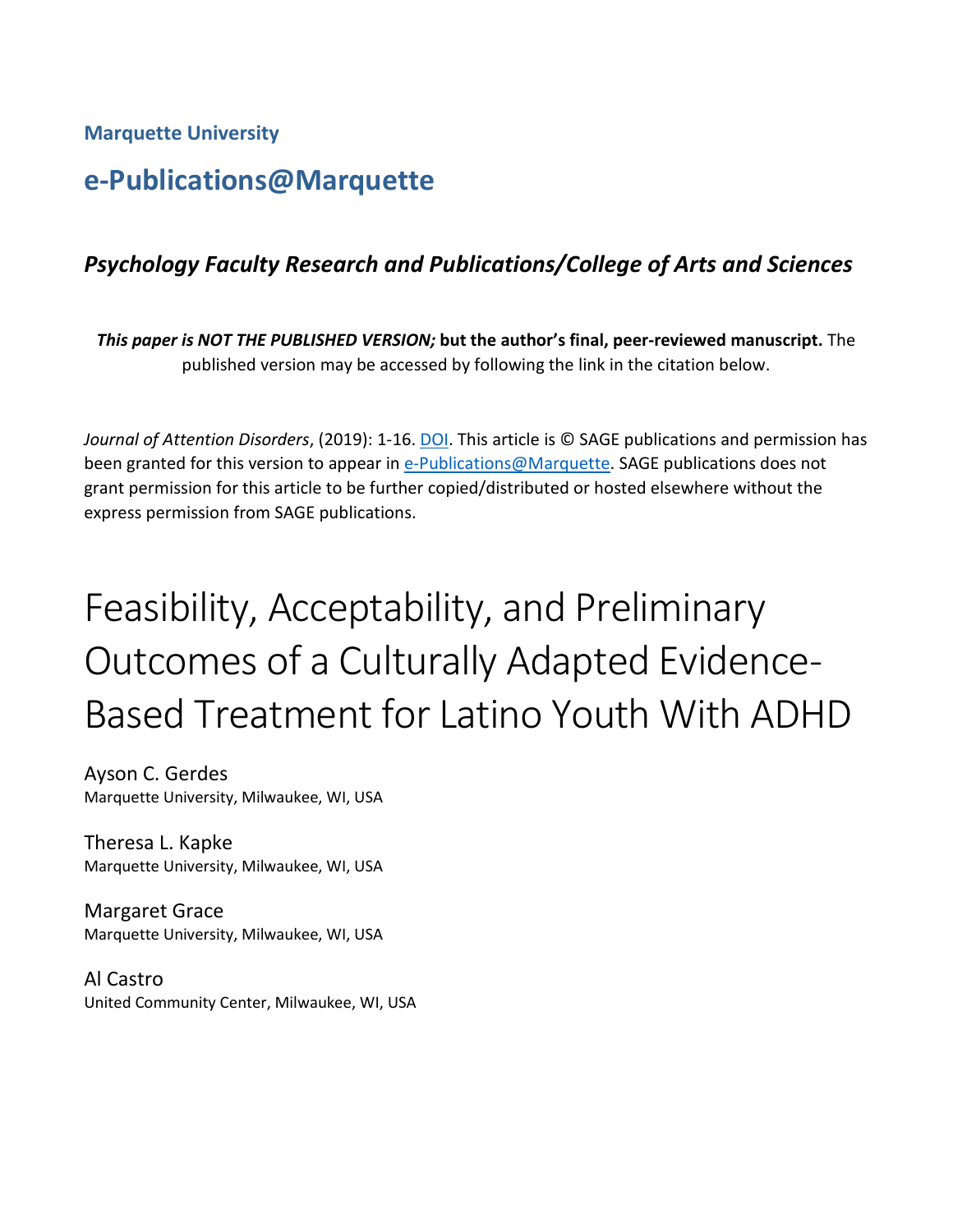## Abstract

Objective: To advance our knowledge about the most effective way to treat Latino youth with ADHD, the current feasibility and pilot study compared a culturally adapted evidence-based treatment (CAT) for ADHD to standard evidence-based treatment (EBT).

Method: Following a comprehensive ADHD assessment, 61 Latino families of school-aged children (mean age of 8 years) were randomly assigned to either CAT or standard EBT (i.e., parent management training).

Results: CAT outperformed standard EBT when examining homework completion and mother-reported treatment satisfaction. Apart from two trends favoring CAT, CAT and EBT both resulted in significant improvements in parent- and teacher-reported ADHD symptoms and functional impairment, as well as motherand father-reported parental functioning.

Conclusion: CAT outperformed standard EBT when examining several engagement and acceptability outcomes. CAT and EBT were equally effective when examining traditional treatment outcomes, which is impressive considering the robustness of standard EBT, especially when delivered by culturally competent staff.

## Keywords

ADHD, parent management training, cultural adaptations, Latino, mental health disparities

## Introduction

The last decade has seen a surge in the Latino population in the United States, an increased recognition of mental health disparities, and a call for more culturally sensitive treatment [\(Alegría, Vallas, & Pumariega,](https://journals.sagepub.com/doi/10.1177/1087054718821729)  [2010;](https://journals.sagepub.com/doi/10.1177/1087054718821729) [Cabassa, Zayas, & Hansen, 2006;](https://journals.sagepub.com/doi/10.1177/1087054718821729) [Centers for Disease Control and Prevention \[CDC\], 2018;](https://journals.sagepub.com/doi/10.1177/1087054718821729) [Sue, Zane,](https://journals.sagepub.com/doi/10.1177/1087054718821729)  [Nagayama Hall, & Berger, 2009\)](https://journals.sagepub.com/doi/10.1177/1087054718821729). There is a crucial need for research on effective treatments for Latino youth with ADHD, as it is one of the most common mental health disorders in childhood (American Psychiatric [Association, 2013\)](https://journals.sagepub.com/doi/10.1177/1087054718821729). Current evidence indicates that Latino parents perceive some aspects of parent management training (PMT), the leading psychosocial treatment for ADHD, negatively, which may diminish their engagement and motivation in the treatment process [\(Gerdes, Kapke, Lawton, Grace, & Dieguez Hurtado, 2015\)](https://journals.sagepub.com/doi/10.1177/1087054718821729). Thus, the current feasibility and pilot study compared a culturally adapted evidence-based treatment (CAT) for ADHD to standard evidence-based treatment (EBT) to advance our knowledge about the most effective way to treat Latino youth with ADHD.

## EBTs for Ethnic Minority Youth

Recent estimates suggest that nearly one million Latino youth in the United States have ADHD, and the lifetime prevalence of ADHD in Latinos increased by 53% from 2003 to 2007 (CDC, 2013; [U.S. Census Bureau,](https://journals.sagepub.com/doi/10.1177/1087054718821729)  [2015;](https://journals.sagepub.com/doi/10.1177/1087054718821729) [Visser, Bitsko, Danielson, Perou, & Blumberg, 2010\)](https://journals.sagepub.com/doi/10.1177/1087054718821729). Despite these findings, Latino youth have not been well represented in treatment outcome studies examining PMT for ADHD [\(Huey & Polo, 2008;](https://journals.sagepub.com/doi/10.1177/1087054718821729) Miranda et al., [2005\)](https://journals.sagepub.com/doi/10.1177/1087054718821729). Although the Multimodal Treatment Study of Children With ADHD (MTA) examined the effects of ethnicity on treatment outcomes in children with ADHD [\(Arnold et al., 2003\)](https://journals.sagepub.com/doi/10.1177/1087054718821729), these findings are unlikely to generalize to Latino families less oriented to U.S. mainstream culture (e.g., families who report Spanish as their only or predominant language and who report higher orientation to Latino culture than U.S. mainstream culture) due to the inclusion criteria that was employed. Participation in the MTA required parents to be fluent English speakers and to agree to medication if their child was randomly assigned to that treatment condition, yet many Latino parents do not believe medication to be a suitable treatment for ADHD [\(Arcia, Fernández, &](https://journals.sagepub.com/doi/10.1177/1087054718821729)  [Jáquez, 2004\)](https://journals.sagepub.com/doi/10.1177/1087054718821729). Thus, to date, there is little empirical evidence to support the effectiveness of PMT for ADHD in Latino families, especially families less oriented to U.S. mainstream culture.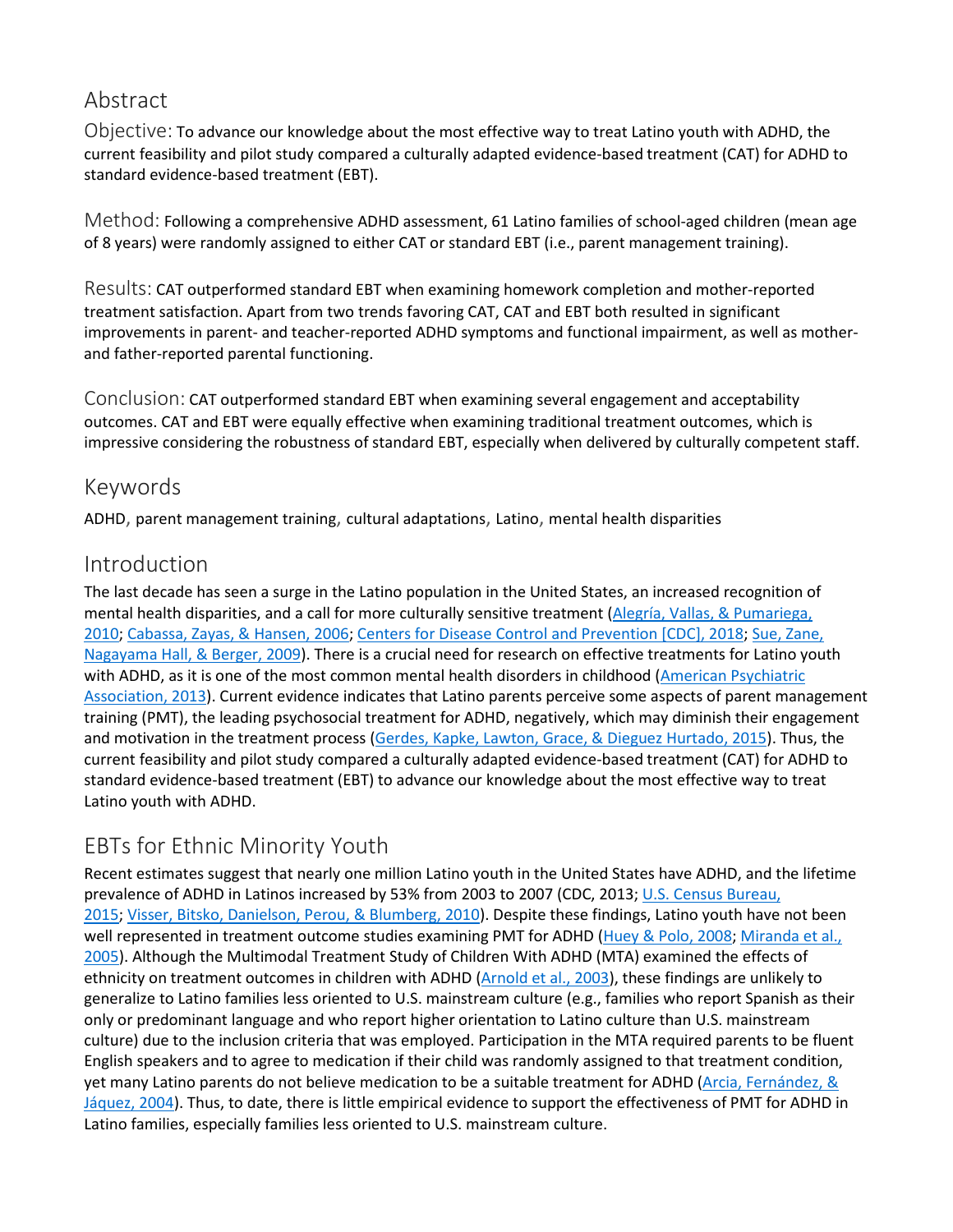Importantly, initial reviews examining EBT outcomes in ethnic minority youth have reported promising findings for many disorders, including conduct problems, mood disorders, and anxiety disorders; however, most studies summarized in these reviews compared ethnic minority youth to European American youth to determine whether groups differed regarding their response to standard EBT or examined ethnic-minority-only samples to determine the effects of a culturally adapted treatment [\(Huey & Polo, 2008;](https://journals.sagepub.com/doi/10.1177/1087054718821729) [Miranda et al., 2005\)](https://journals.sagepub.com/doi/10.1177/1087054718821729). [Baumann and](https://journals.sagepub.com/doi/10.1177/1087054718821729)  [colleagues \(2015\)](https://journals.sagepub.com/doi/10.1177/1087054718821729) conducted a recent review focused on evidence-based parent training programs and concluded that studies examining "rigorously" developed culturally adapted parent training programs are rare. Furthermore, although the studies summarized in the Baumann review typically demonstrated the superiority of culturally adapted interventions over control or wait list groups, only one examined whether a culturally adapted evidence-based program outperformed a standard evidence-based program.

In fact, except for an intervention examining youth with conduct problems [\(McCabe & Yeh, 2009\)](https://journals.sagepub.com/doi/10.1177/1087054718821729), no research has directly compared a culturally adapted intervention to a standard evidence-based intervention to determine whether an adapted treatment actually outperforms an existing EBT. Even more unique, McCabe, Yeh, Lau, and [Argote \(2012\)](https://journals.sagepub.com/doi/10.1177/1087054718821729) also conducted a follow-up of their direct comparison. They demonstrated that both Parent–Child Interaction Therapy (PCIT) and its cultural adaptation (Guiando a Niños Activos [GANA]) maintained the posttreatment improvements documented in the original study and that GANA, but not PCIT, outperformed treatment as usual at follow-up. Treatment outcome studies of this nature are imperative, as they will allow clinicians and researchers to determine whether it is necessary to adapt EBTs for use with ethnic minority families.

## Latino Youth in the United States

Latinos are the largest, most rapidly growing ethnic minority group in the United States, with estimates predicting that nearly 40% of the children in the country will identify as Latino by 2060 [\(U.S. Census Bureau,](https://journals.sagepub.com/doi/10.1177/1087054718821729)  [2015\)](https://journals.sagepub.com/doi/10.1177/1087054718821729). Recent studies suggest that although Latino and European American youth exhibit similar rates of ADHD symptomatology, Latino youth are less likely to be diagnosed and receive treatment [\(Eiraldi & Diaz, 2010;](https://journals.sagepub.com/doi/10.1177/1087054718821729) [Leslie,](https://journals.sagepub.com/doi/10.1177/1087054718821729)  [Lambros, Aarons, Haine, & Hough, 2008;](https://journals.sagepub.com/doi/10.1177/1087054718821729) [Morgan, Hillemeier, Farkas, & Maczuga, 2014\)](https://journals.sagepub.com/doi/10.1177/1087054718821729). Many barriers contributing to these mental health disparities have been identified. Stigma associated with seeking mental health services, poverty, lack of health insurance, transportation and scheduling difficulties, and language differences, as well as negative interactions with mental health providers and use of culturally insensitive assessment tools, have been reported [\(Alegría & Woo, 2009;](https://journals.sagepub.com/doi/10.1177/1087054718821729) [Gerdes, Lawton, Haack, & Dieguez Hurtado,](https://journals.sagepub.com/doi/10.1177/1087054718821729)  [2013;](https://journals.sagepub.com/doi/10.1177/1087054718821729) [Kouyoumdjian, Zamboanga, & Hansen, 2003\)](https://journals.sagepub.com/doi/10.1177/1087054718821729).

## ADHD Treatment

ADHD is one of the most commonly diagnosed mental health disorders in youth. To receive a diagnosis of ADHD, both developmentally inappropriate levels of inattention and/or hyperactivity/impulsivity and functional impairment must be present [\(American Psychiatric Association, 2013\)](https://journals.sagepub.com/doi/10.1177/1087054718821729). Follow-up research of youth diagnosed with ADHD suggests that these children continue to experience impairment in various domains as they move into adolescence and adulthood [\(Biederman et al., 2012\)](https://journals.sagepub.com/doi/10.1177/1087054718821729). Research supports the effectiveness of PMT at improving child behavior and parental functioning in youth with ADHD from predominantly European American families, as well as Latino families more oriented to U.S. mainstream culture [\(Arnold et al., 2003;](https://journals.sagepub.com/doi/10.1177/1087054718821729) [Gerdes, Haack,](https://journals.sagepub.com/doi/10.1177/1087054718821729)  [& Schneider, 2012;](https://journals.sagepub.com/doi/10.1177/1087054718821729) [Pelham & Fabiano, 2008\)](https://journals.sagepub.com/doi/10.1177/1087054718821729); however, no published research has examined its effectiveness with Latino families less oriented to U.S. mainstream culture.

The increased recognition and need for culturally adapted treatments have resulted in several researchers putting forth guidelines and models for how to adapt existing EBTs most effectively [\(Bernal & Domenech](https://journals.sagepub.com/doi/10.1177/1087054718821729)  [Rodríguez, 2012;](https://journals.sagepub.com/doi/10.1177/1087054718821729) [Bernal, Jiménez-Chafey, Domenech, & Rodríguez, 2009\)](https://journals.sagepub.com/doi/10.1177/1087054718821729). Employing many of these guidelines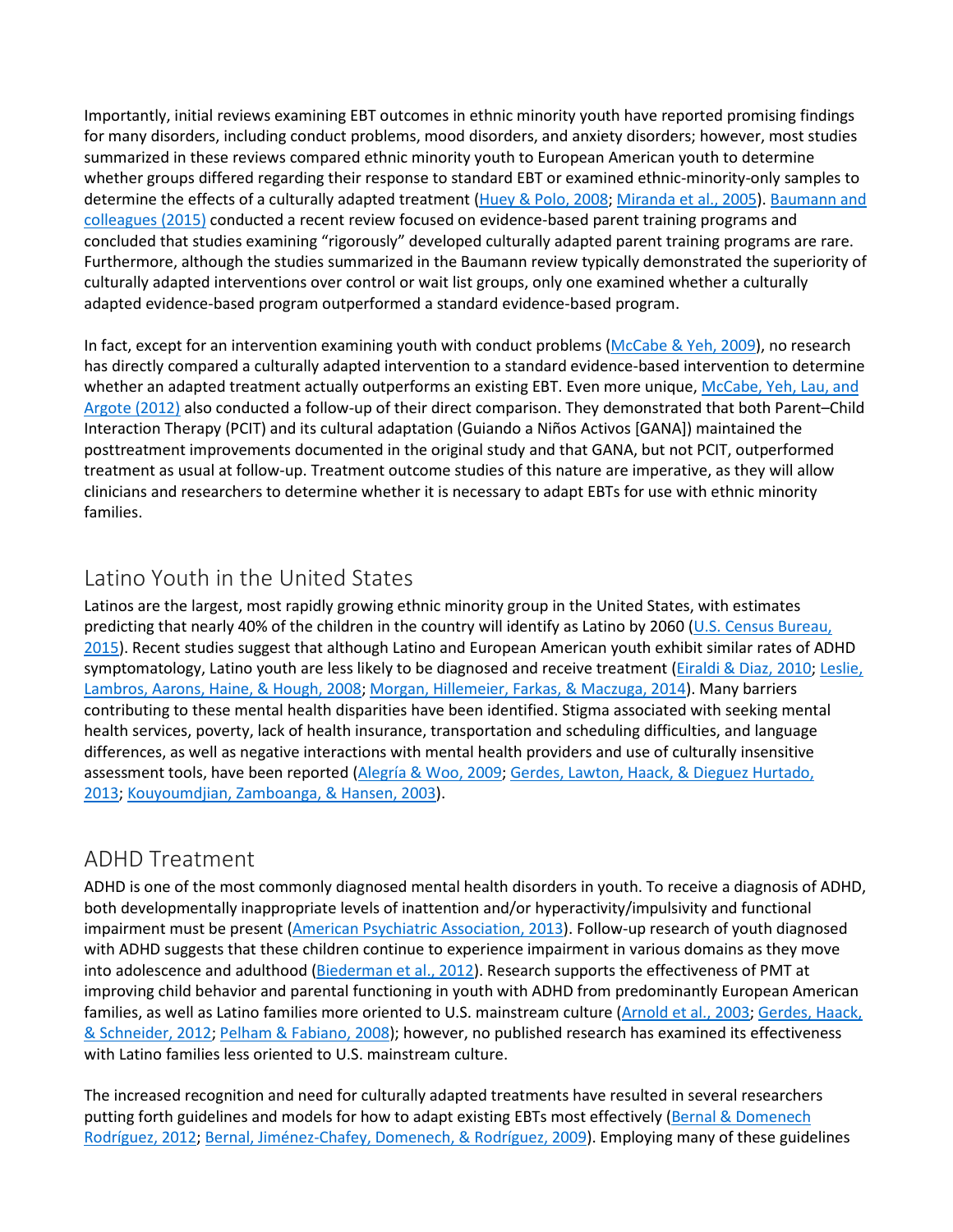and following the Ecological Validity Model [\(Baumann et al., 2015\)](https://journals.sagepub.com/doi/10.1177/1087054718821729), with a particular focus on language, content, goals, and persons, [Gerdes and colleagues' \(2015\)](https://journals.sagepub.com/doi/10.1177/1087054718821729) cultural adaptation of PMT for Latino families less oriented to U.S. mainstream culture supports the need for cultural adaptations that will ensure parental engagement and motivation in treatment. Specifically, focus groups with Latino parents suggested that several sessions of standard PMT (i.e., time out and token economy) likely would not be well received by families and that several sessions (e.g., positive reinforcement) should include more culturally congruent rationales for skills, as the strategies are inconsistent with common parenting beliefs held by some Latino parents (e.g., some Latino parents may be less likely to provide praise, especially for expected behavior, than their European American counterparts; for more detail, see [Gerdes et al., 2015\)](https://journals.sagepub.com/doi/10.1177/1087054718821729). Integrating this focus group data with research examining Latino cultural values and recommendations from bicultural mental health providers, Gerdes and colleagues [\(2015\)](https://journals.sagepub.com/doi/10.1177/1087054718821729) developed a culturally adapted PMT program for Latino youth with ADHD. Treatment outcomes from an initial pilot study were positive, although the sample size was small (*n* = 5), and no comparison to standard EBT was examined [\(Gerdes et al., 2015\)](https://journals.sagepub.com/doi/10.1177/1087054718821729).

## Current Study

Thus, the current larger feasibility and pilot study aimed to close the existing gap in our knowledge about effective psychosocial treatments for Latino families by determining whether CAT for ADHD outperforms standard EBT when examining engagement and acceptability outcomes, as well as symptomatology and child and parental functioning. The current study is the first to compare a culturally adapted treatment for ADHD to standard EBT, and it is the first to examine treatment outcomes for ADHD in school-aged Latino youth from families less oriented to U.S. mainstream culture (i.e., families living in the United States for more than a decade who report Spanish as their only or predominant language and who report higher orientation to Latino culture than U.S. mainstream culture on measures of acculturation). Given the pilot nature of the study, as well as the fact that the vast majority of treatment outcome studies examining cultural adaptations, to date, have not employed a direct comparison of a culturally adapted treatment to an EBT, specific predictions were not made; however, three aims guided the analyses. Aim 1 was to explore whether CAT results in better engagement and acceptability outcomes (i.e., parental attendance, retention, engagement, and satisfaction) than standard EBT. Aim 2 was to explore whether CAT results in improvements in ADHD symptomatology and functioning and to explore whether the CAT results in similar or greater improvements than standard EBT. Aim 3 was to explore whether CAT results in improvements in parental and family functioning (i.e., parenting stress, parental efficacy, and family chaos) and to explore whether CAT results in similar or greater improvements than standard EBT.

## Method

#### Participants

Families were recruited in a moderate-sized city in the Midwest through local schools, a community mental health clinic serving the Latino community, and word of mouth referrals. To be eligible to participate, children had to self-identify as Latino, be between the ages of 5 and 13 years at the time of the initial assessment, receive a primary diagnosis of ADHD, and be on a stable dose of medication for at least 2 weeks prior to the assessment if they were being medicated for ADHD. Children were excluded if parents or teachers reported behaviors suggesting the presence of intellectual disability (ID), autism spectrum disorder (ASD), or a psychotic disorder or if clinicians noted these behaviors during the assessment, in which case families were provided with appropriate resources. Participating parents had to self-identify as Latino, be fluent in Spanish, be able and willing to provide informed consent and comply with the study procedures, including being assigned to one of two treatments, and have no immediate plans to pursue other treatment for their child's ADHD or to change their child's ADHD medication (if already medicated) over the next 8 weeks.

Over the course of 2 years, 74 families were recruited and assessed. Sixty-one of these families were randomly assigned to a treatment condition; 10 did not meet criteria for ADHD, one met exclusion criteria (i.e., active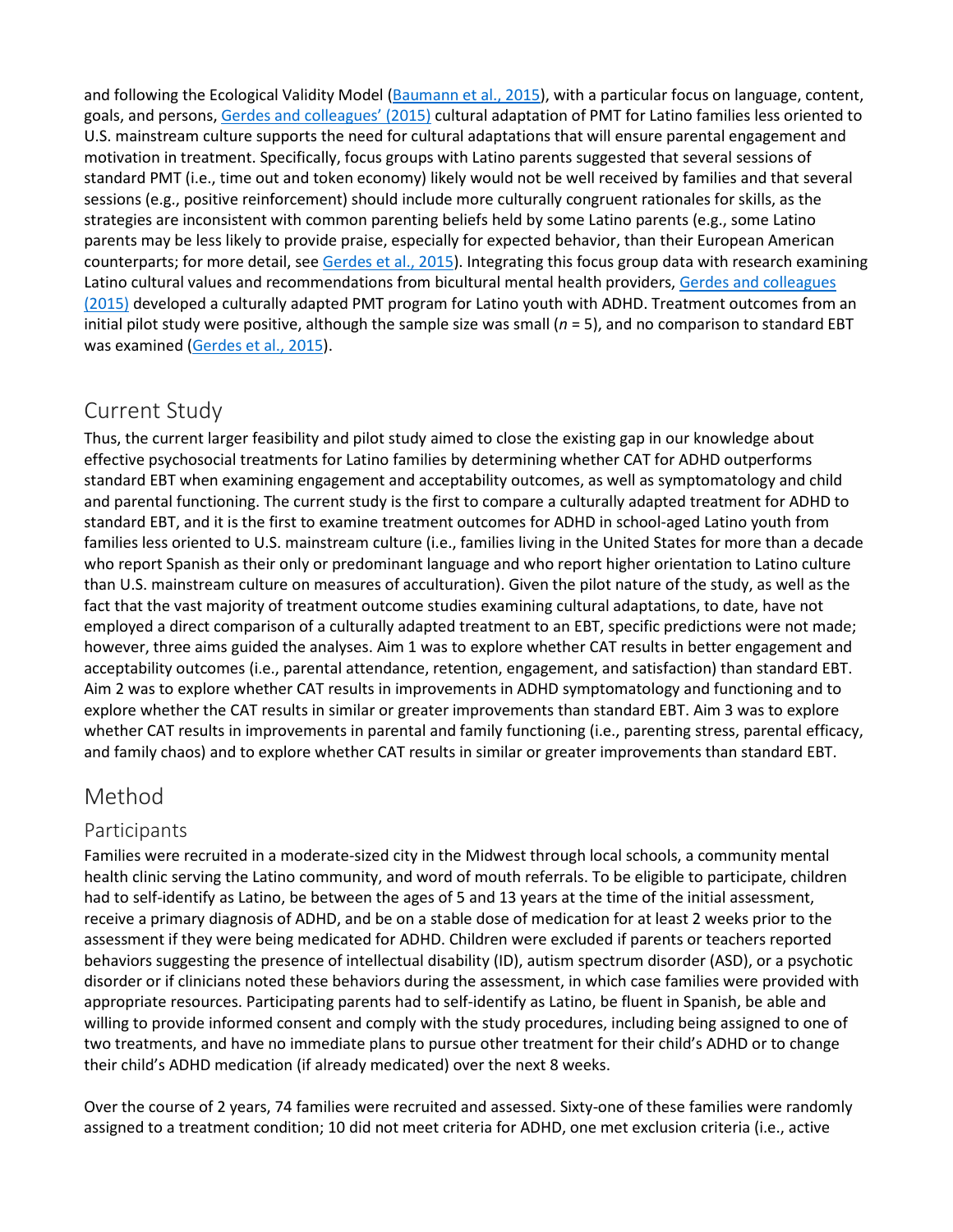psychosis), and two did not finish the assessment (see [Figure 1\)](https://journals.sagepub.com/doi/10.1177/1087054718821729). Of the children whose families were assigned to a treatment condition, 100% identified as Latino, and 72% were male with a mean age of 7.98 years (*SD* = 2.57; range = 5-13 years). Twenty-six received a diagnosis of ADHD, Predominantly Inattentive Presentation, seven received a diagnosis of ADHD, Predominantly Hyperactive-Impulsive Presentation, and 28 received a diagnosis of ADHD, Combined Presentation. Twelve of these children were on ADHD medication. Eighteen children had a comorbid diagnosis (14 with a conduct-related disorder and four with a mood/anxiety disorder). The mean socioeconomic status (SES) of families suggests that the average family would fall into the semiskilled worker category [\(Hollingshead, 1975\)](https://journals.sagepub.com/doi/10.1177/1087054718821729). Eighty-two percent of mothers and 85% of fathers identified Mexico as their country of origin; 68% of mothers and 81% of fathers reported living in the United States for more than 10 years; and 75% of mothers and 85% of fathers identified Spanish as their only or predominant language. Means on acculturation measures suggests that mothers and fathers were more oriented to Latino culture than U.S. mainstream culture. Demographic and cultural variables broken down by treatment condition may be found in [Table 1.](https://journals.sagepub.com/doi/10.1177/1087054718821729)



**Figure 1.** CONSORT figure.

*Note*. ST = standard evidence-based treatment; CAT = culturally adapted evidence-based treatment.

|                       | <b>CAT</b> | <b>ST</b>  | <b>Statistic</b>   |
|-----------------------|------------|------------|--------------------|
| Child variables       |            |            |                    |
| Age, M (SD)           | 7.84(2.49) | 8.13(2.68) | $F(1, 59) = 0.20$  |
| Gender, n (%)         |            |            | $\chi^2(1) = 0.13$ |
| Female                | 8(25.81)   | 9(30.00)   |                    |
| Male                  | 23 (74.19) | 21 (70.00) |                    |
| ADHD subtype, n (%)   |            |            | $\chi^2(2) = 2.08$ |
| Hyperactive/impulsive | 3(9.68)    | 4(13.33)   |                    |
| Inattentive           | 16(51.61)  | 10 (33.33) |                    |
| Combined              | 12 (38.71) | 16 (53.33) |                    |

**Table 1.** Parent and Child Demographic and Cultural Variables.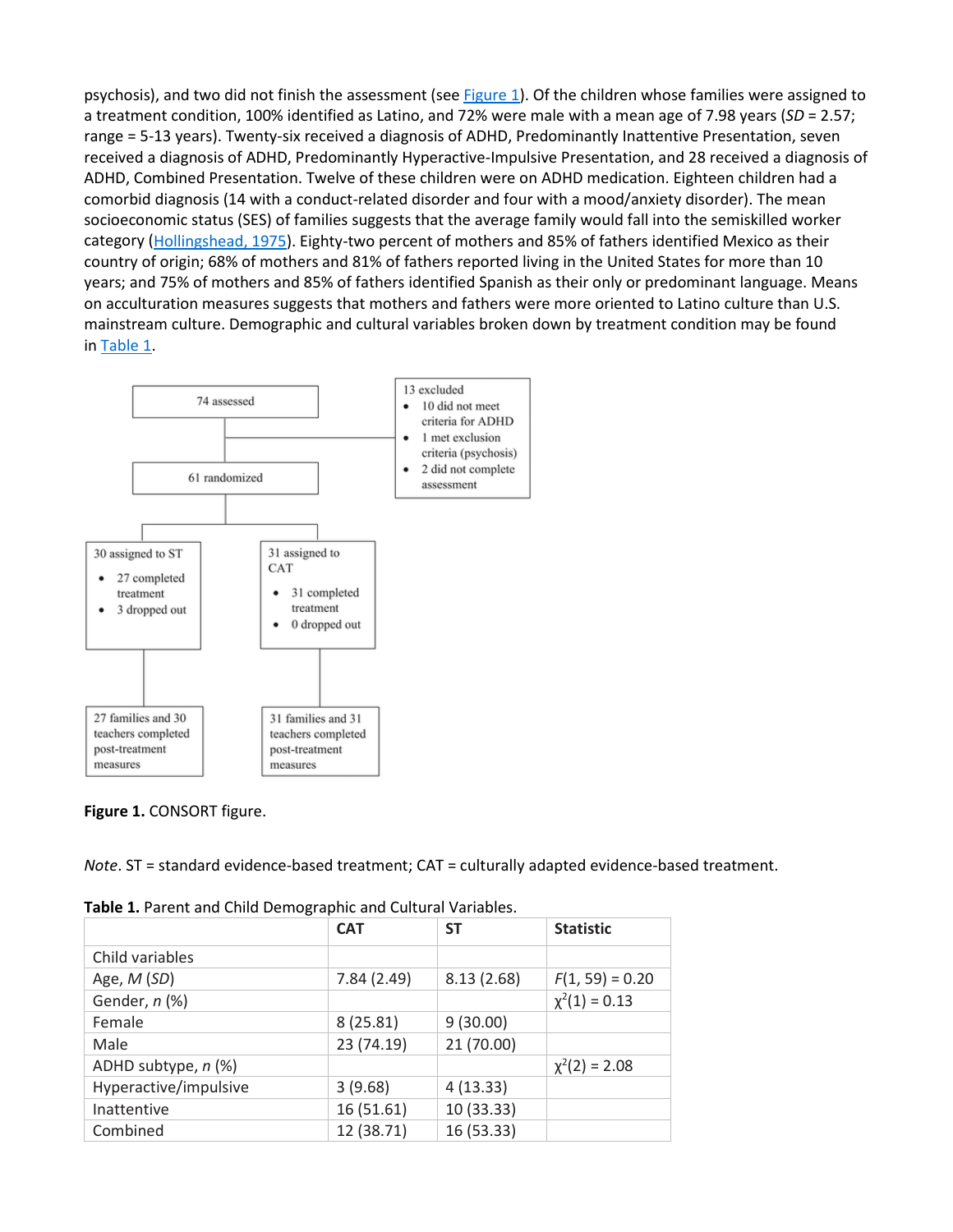| Medication status, n (%)          |               |               | $\chi^2(1) = 0.004$ |
|-----------------------------------|---------------|---------------|---------------------|
|                                   |               |               |                     |
| Yes                               | 6(19.35)      | 6(20.00)      |                     |
| No                                | 25 (80.65)    | 24 (80.00)    |                     |
| Comorbidity status, n (%)         |               |               | $\chi^2(1) = 0.42$  |
| Yes                               | 8 (25.81)     | 10 (33.33)    |                     |
| No                                | 23 (74.19)    | 20 (66.67)    |                     |
| Referral source, n (%)            |               |               | $\chi^2(2) = 0.06$  |
| <b>Medical institution</b>        | 7(22.58)      | 6(20.00)      |                     |
| School                            | 13 (41.94)    | 13 (43.33)    |                     |
| Self                              | 11 (35.48)    | 11 (36.67)    |                     |
| Parent variables                  |               |               |                     |
| Marital status, n (%)             |               |               | $\chi^2(1) = 0.84$  |
| Married/cohabitating              | 23 (74.19)    | 19 (63.33)    |                     |
| Separated/divorced                | 8(25.81)      | 11 (36.67)    |                     |
| Family SES, M (SD)                | 23.47 (11.34) | 23.38 (11.10) | $F(1, 59) = 0.001$  |
| Mother's age M (SD)               | 34.27 (4.86)  | 36.40 (4.93)  | $F(1, 58) = 2.85$   |
| Father's age M (SD)               | 37.94 (7.12)  | 40.70 (12.85) | $F(1, 25) = 0.52$   |
| Mother's country of origin, n (%) |               |               | $\chi^2(2) = 1.18$  |
| Mexico                            | 23 (76.67)    | 26 (86.67)    |                     |
| <b>Puerto Rico</b>                | 1(3.33)       | 1(3.33)       |                     |
| Other                             | 6(20.00)      | 3(10.00)      |                     |
| Father's country of origin, n (%) |               |               | $\chi^2(2) = 0.72$  |
| Mexico                            | 14 (82.35)    | 9(90.00)      |                     |
| Puerto Rico                       | 1(6.25)       | 0(0.00)       |                     |
| Other                             | 2(12.50)      | 1(10.00)      |                     |
| Mother acculturation, M (SD)      |               |               |                     |
| MOS/LOS                           | 4.41 (0.48)   | 4.51(0.42)    | $F(1, 58) = 0.82$   |
| LAV                               | 3.94(0.37)    | 3.93(0.53)    | $F(1, 58) = 0.02$   |
| AOS                               | 2.52(0.84)    | 2.36(0.90)    | $F(1, 58) = 0.50$   |
| <b>MV</b>                         | 2.78(0.50)    | 2.83(0.60)    | $F(1, 58) = 0.12$   |
| Father acculturation, M (SD)      |               |               |                     |
| MOS/LOS                           | 4.12(0.61)    | 4.22(0.53)    | $F(1, 24) = 0.20$   |
| LAV                               | 4.04(0.43)    | 3.99(0.47)    | $F(1, 24) = 0.06$   |
| AOS                               | 2.67(0.65)    | 2.27(1.01)    | $F(1, 24) = 1.55$   |
| <b>MV</b>                         | 3.03(0.41)    | 2.83(0.67)    | $F(1, 24) = 0.92$   |

**Note.** Hollingshead's Four Factor Index of Social Status (Hollingshead, 1975) was used to compute SES for each family. Child  $n = 61$ ; Mother  $n = 60$ ; Father  $n = 27$ . CAT = culturally adapted evidence-based treatment; ST = standard evidence-based treatment; SES = socioeconomic status; MOS/LOS = ARSMA-II Mexican/Latino Orientation Scale; MACVS LAV = Latino American Values Scale; ARSMA-II AOS = Anglo Orientation Scale; MACVS MV = Mainstream Values Scale.

#### Procedure

The current study was approved by the Institutional Review Board at Marquette University. Written informed consent was obtained from parents and teachers, and written assent was obtained from children. Parents and teachers were compensated with gift cards for completing assessment and posttreatment measures. Assessment measures were completed prior to the start of treatment, and posttreatment measures were completed during the last week of treatment.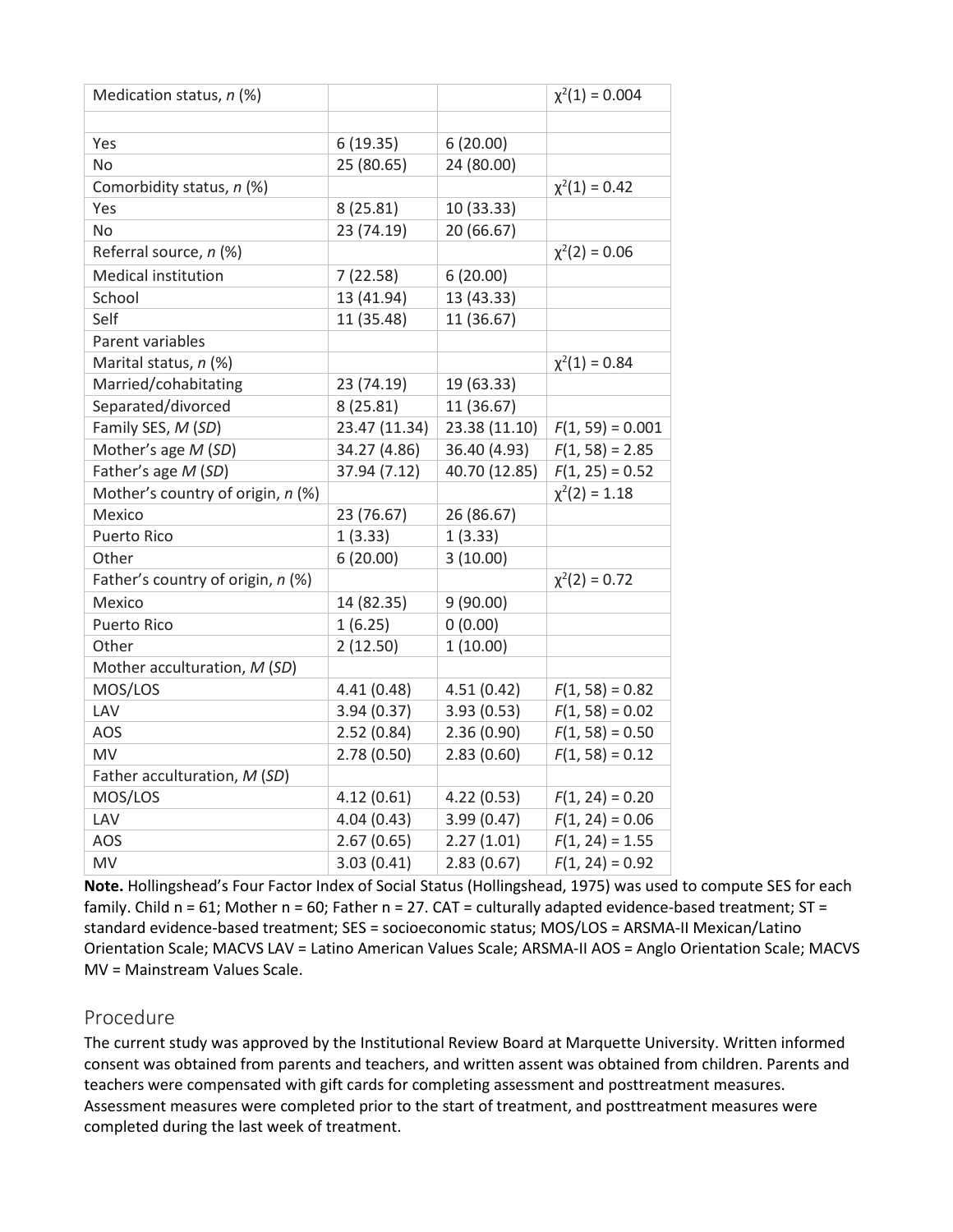#### Assessment and Diagnosis

Each child received a multi-method, multi-informant assessment, including parent, teacher, and child interviews and measures. Parents participated in a semi-structured clinical interview focused on the presenting problem and psychosocial history in Spanish, as well as the Spanish translation of the Disruptive Behavior Disorders (DBD) Structured Parent Interview, a diagnostic interview aimed at diagnosing ADHD and common comorbid disorders [\(Gerdes et al., 2015;](https://journals.sagepub.com/doi/10.1177/1087054718821729) [Pelham, 2002\)](https://journals.sagepub.com/doi/10.1177/1087054718821729). Teachers participated in a brief, in-person teacher interview focused on the presenting problem. All assessments were completed by one of two bilingual clinical psychology doctoral students.

Parents and teachers also completed several measures, including the Child Behavior Checklist (CBCL)/Teacher's Report Form (TRF; [Achenbach & Rescorla, 2001\)](https://journals.sagepub.com/doi/10.1177/1087054718821729), Parent/Teacher DBD Rating Scale [\(Pelham, Gnagy, Greenslade,](https://journals.sagepub.com/doi/10.1177/1087054718821729)  [& Milich, 1992\)](https://journals.sagepub.com/doi/10.1177/1087054718821729), and ADHD-FX Scale [\(Haack, Gerdes, Lawton, & Schneider, 2016\)](https://journals.sagepub.com/doi/10.1177/1087054718821729). If a child was medicated for ADHD, unmedicated ratings on the DBD Rating Scale and ADHD-FX Scale were used for making diagnosis decisions. Finally, children participated in an unstructured clinical interview and completed the Children's Depression Inventory 2 (CDI 2) and Revised Children's Manifest Anxiety Scale–Second Edition (RCMAS-2; Kovacs & [MHS Staff, 2011;](https://journals.sagepub.com/doi/10.1177/1087054718821729) [Reynolds & Richmond, 2008\)](https://journals.sagepub.com/doi/10.1177/1087054718821729). All measures are described in more detail below.

Consistent with recommendations from the American Academy of Pediatrics and previous research [\(Lahey et al.,](https://journals.sagepub.com/doi/10.1177/1087054718821729)  [2004\)](https://journals.sagepub.com/doi/10.1177/1087054718821729), diagnostic decisions, including subtype classifications, were based on all sources of information gathered during the assessment, including clinical interviews, observations, and measures to determine whether *Diagnostic and Statistical Manual of Mental Disorders* (5th ed.; *DSM-5*; [American Psychiatric](https://journals.sagepub.com/doi/10.1177/1087054718821729)  [Association, 2013\)](https://journals.sagepub.com/doi/10.1177/1087054718821729) criteria for ADHD were met. Specifically, clinical doctoral-level students and a licensed supervisor and ADHD expert made a final clinical judgment on severity of each *DSM* symptom for every child assessed. If it was determined that the child met criteria for ADHD and all other study criteria were met, the family was randomly assigned to one of two treatment conditions described below. Families and teachers were blind to treatment condition. Regardless of treatment condition, parent groups consisted of seven to eight families, resulting in four groups for each treatment condition.

#### Treatment

#### Standard EBT

Thirty families were assigned to standard EBT. Standard EBT consisted of eight group PMT sessions and an individualized behavioral classroom intervention in the form of a Daily Report Card (DRC). Consistent with standard outpatient therapy, sessions were held weekly in the evening at a university-based ADHD Clinic for approximately 2 hr. Childcare and snacks were provided. Sessions were based on [Barkley's \(1997\)](https://journals.sagepub.com/doi/10.1177/1087054718821729) manual and included DRC implementation, effective instructions, time out, positive reinforcement, token economy, planning ahead strategies, takeover of the DRC, and closing/wrap-up. All PMT groups were coled in Spanish by a bilingual clinical psychology doctoral student and a bilingual, bicultural social worker, both of whom had training in childhood ADHD and cultural competence (described in more detail below). Integrity checklists were completed by well-trained, bilingual undergraduate students each week (also described in more detail below).

#### CAT

Thirty-one families were assigned to CAT ([Gerdes et al., 2015](https://journals.sagepub.com/doi/10.1177/1087054718821729)). CAT also consisted of eight group parent training classes and an individualized DRC; however, all classes were adapted and/or newly developed to be more culturally appropriate, and two home visits were added. Classes were held weekly in the evening at a neighborhood community center serving Latino families for approximately 2 hr. Childcare and dinner from a local Mexican restaurant were provided. Classes included DRC implementation, effective instructions, consistent consequences, positive attention and ignoring, managing routines—homework, managing routines—checklists, takeover of the DRC, and final tips for success. All CAT groups were coled in Spanish by a different bilingual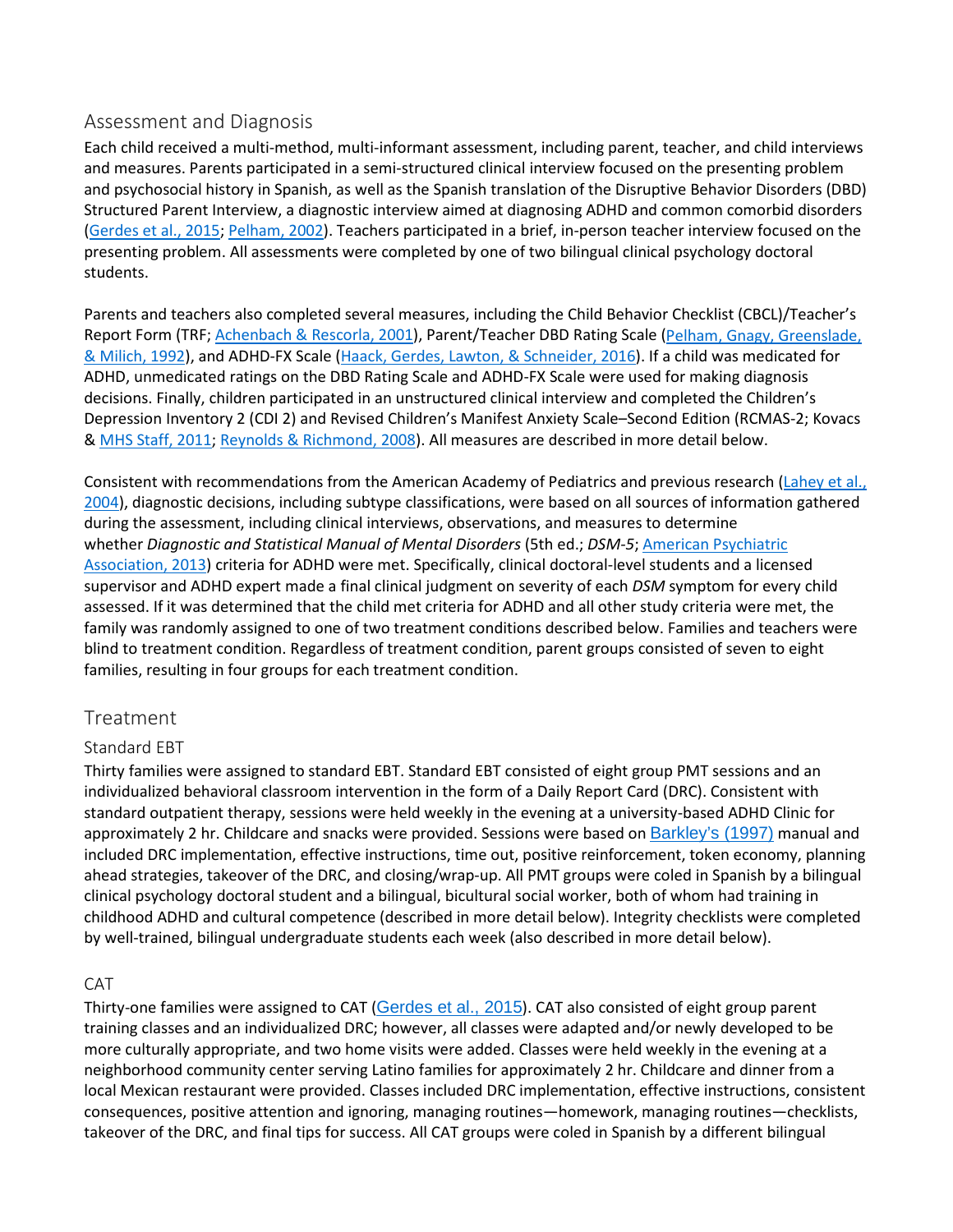clinical psychology doctoral student and the same bilingual, bicultural social worker who coled the PMT groups; both received training in childhood ADHD and cultural competence. Integrity checklists were completed by welltrained, bilingual undergraduate students each week.

Briefly, all classes were adapted to include additional in-session role-plays and parental coaching, video demonstrations of skills, more visually appealing handouts, frequent discussion and review of child's progress toward home- and school-based goals with the use of progress graphs, and efforts to include extended family members in treatment. Class-specific adaptations included the addition of relevant cultural reminders; culturally congruent rationales for skills and terminology (e.g., the rationale for the DRC is to empower parents and improve family communication); open discussion of parental concerns about skills and expectations for treatment (e.g., time is set aside to discuss concerns about rewarding expected behavior and about taking away privileges rather than spanking for misbehavior); emphasis of culturally valued, positive outcomes for the family with consistent use of the skills; and time dedicated to establishing a good working relationship between the parent and teacher. Finally, two classes were completely replaced with newly developed, more culturally congruent classes (i.e., consistent consequences replaced time out and managing routines replaced token economy) with home visits following each of these classes (see [Gerdes et al., 2015](https://journals.sagepub.com/doi/10.1177/1087054718821729), for more detail).

#### Clinician Training and Integrity Checklists

#### Clinician training

The bilingual clinical psychology doctoral students who served as the primary leads for the two treatment conditions received training regarding evidence-based assessment and treatment of childhood ADHD from the first author as part of their clinical training within their doctoral program. Coleaders for both treatments (i.e., the clinical psychology doctoral students and the bilingual, bicultural social worker) participated in an intensive training program specific to the research protocol over the course of 4 weeks, also led by the first author. The program included psychoeducation about childhood ADHD and thorough review of both treatment manuals, including a point-by-point review of each session/class outline. The relevant integrity checklist also was reviewed with each session/class outline to ensure adherence to both treatment manuals. Coleaders also participated in a 2-day cultural competence workshop provided by an expert in culturally competent mental health treatment and culturally adapted parent training programs. Throughout treatment, coleaders participated in weekly group supervision with the first author; adherence to integrity checklists also was discussed each week.

#### Integrity checklists

The bilingual undergraduate students who completed the integrity checklists participated in the same intensive training program, cultural competence workshop, and weekly supervision described above. To ensure adherence to the treatment manuals, these students were trained to check off each bullet point in the session/class outline as it was discussed and to alert the coleaders as soon as was feasible if a bullet point was missed. Given that the students were present during the sessions/classes, this system allowed the team to achieve 100% adherence to both treatment manuals.

#### Assessment Only Measures

#### Client information form

A client information form was completed by the primary caregiver as part of the comprehensive assessment. The form was used to collect basic demographic information, such as child age, gender, and ethnicity, as well as parental education and occupation.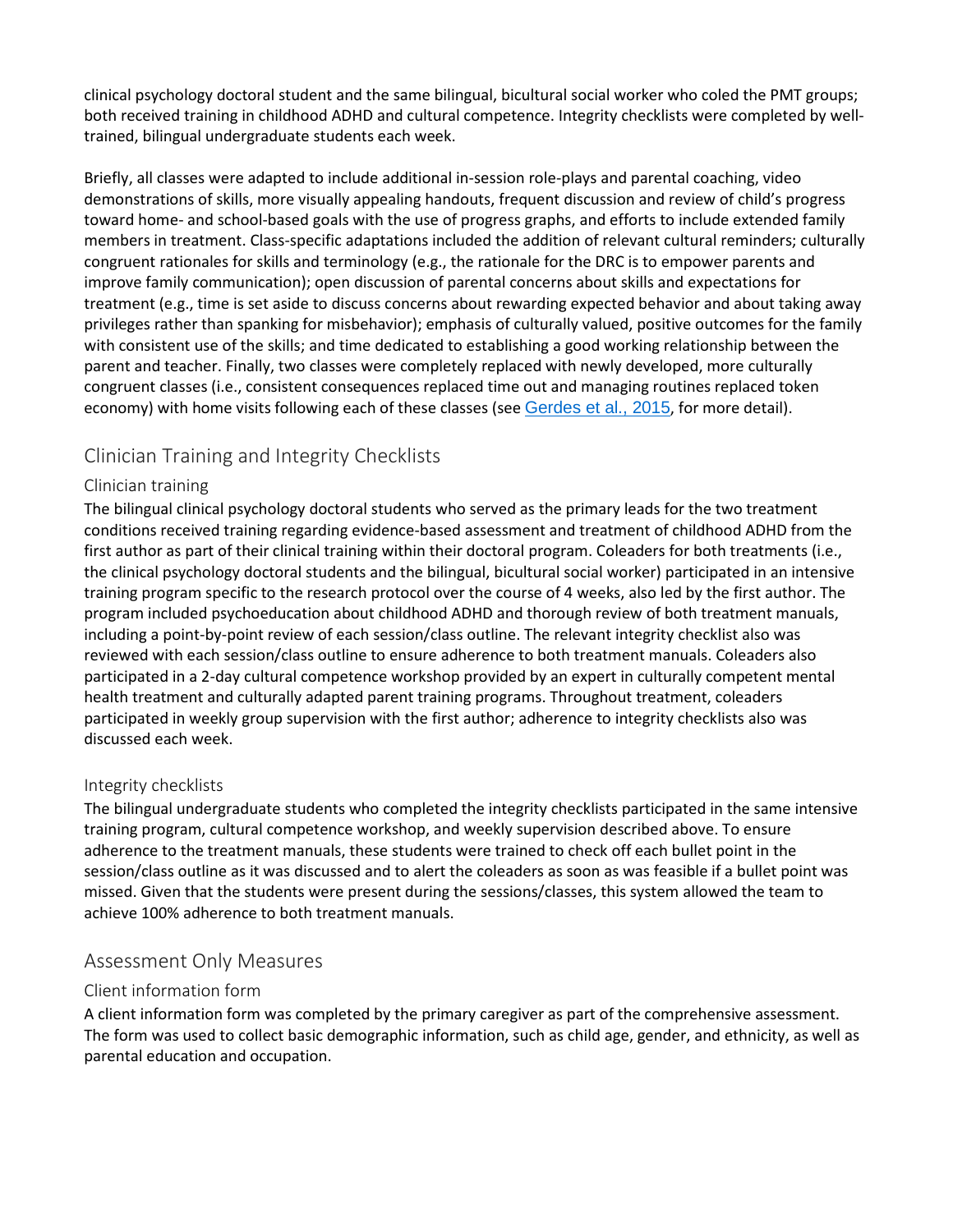#### CBCL and TRF

The age-appropriate version of the CBCL and TRF [\(Achenbach & Rescorla, 2001\)](https://journals.sagepub.com/doi/10.1177/1087054718821729), parent- and teacher-report measures, respectively, assessing a broad range of child behaviors, was completed by the primary caregiver and teacher as part of the assessment. The version for 6- to 18-year-olds consists of 112 to 113 items, and the version for 1½- to 5-year-olds consists of 100 items. Sound psychometrics for the Spanish translation of the CBCL and English version of the TRF completed in the current study have been reported (Achenbach & Rescorla, [2001;](https://journals.sagepub.com/doi/10.1177/1087054718821729) [Rubio-Stipec, Bird, Canino, & Gould, 1990\)](https://journals.sagepub.com/doi/10.1177/1087054718821729).

#### CDI 2 and RCMAS-2

The CDI 2 and RCMAS-2 [\(Kovacs & MHS Staff, 2011;](https://journals.sagepub.com/doi/10.1177/1087054718821729) [Reynolds & Richmond, 2008\)](https://journals.sagepub.com/doi/10.1177/1087054718821729), self-report measures of depressive and anxiety symptoms, respectively, were completed by children who met the minimum age requirement at the time of the assessment. The CDI 2 consists of 28 items on a 3-point scale; the RCMAS-2 consists of 49 items presented in a yes or no format. Children completed the measures in either English or Spanish, depending on their language preference. Both English and Spanish versions of both measures have demonstrated good reliability [\(Davanzo et al., 2004;](https://journals.sagepub.com/doi/10.1177/1087054718821729) Kovacs & [MHS Staff, 2011;](https://journals.sagepub.com/doi/10.1177/1087054718821729) [Leibach et al., 2015;](https://journals.sagepub.com/doi/10.1177/1087054718821729) Reynolds & [Richmond, 2008\)](https://journals.sagepub.com/doi/10.1177/1087054718821729).

#### Economic and Cultural Measures

#### SES

Hollingshead's Four Factor Index of Social Status ([Hollingshead, 1975](https://journals.sagepub.com/doi/10.1177/1087054718821729)) was used to compute SES for each family. Specifically, education and occupation of the parents currently living in the home at the time of the assessment were used to compute family SES. This information was provided in the Client Information Form described above.

#### Acculturation Rating Scale for Mexican Americans-II (ARSMA-II)

The ARSMA-II, a self-report measure of behavioral acculturation, was completed individually by mothers and fathers prior to treatment (Cuellar, [Arnold, & Maldonado, 1995\)](https://journals.sagepub.com/doi/10.1177/1087054718821729). It consists of 30 items, making up two subscales—Anglo Orientation (AOS) and Mexican/Latino Orientation (MOS/LOS), which were examined in the current study. Each item is rated on a 5-point scale, ranging from "not at all" to "extremely often/almost always," with higher scores indicating greater orientation to Anglo or Mexican/Latino culture, depending on which subscale is being examined. Psychometric properties for the Spanish translation have been well-established [\(Cuellar et al., 1995\)](https://journals.sagepub.com/doi/10.1177/1087054718821729) and were maintained when making minor wording changes to allow for a broader use of the measure (e.g., "Mexican" was changed to "Latino"; [Steidel & Contreras, 2003\)](https://journals.sagepub.com/doi/10.1177/1087054718821729). In the current study, the measure displayed good reliability for the AOS and MOS/LOS subscales for mothers (Cronbach's αs = .91 and .82, respectively) and fathers (Cronbach's αs = .92 and .83, respectively).

#### Mexican American Cultural Values Scale for adolescents and adults (MACVS)

The MACVS [\(Knight et al., 2010\)](https://journals.sagepub.com/doi/10.1177/1087054718821729), a self-report measure of cultural value orientation, was completed individually by mothers and fathers prior to treatment. It consists of 50 items, making up two subscales—Mainstream Values (MV) and Latino American Values (LAV), both of which were examined in the current study. Items are rated on a 5-point scale, ranging from *not at all* to *completely believe*, with higher scores indicating greater orientation to MV or LAV, depending on which subscale is being examined. Strong psychometrics for the Spanish translation have been demonstrated [\(Knight et al., 2010\)](https://journals.sagepub.com/doi/10.1177/1087054718821729). In the current study, the measure displayed good reliability for the MV and LAV for mothers (Cronbach's αs = .70 and .88, respectively) and fathers (Cronbach's αs = .73 and .89, respectively).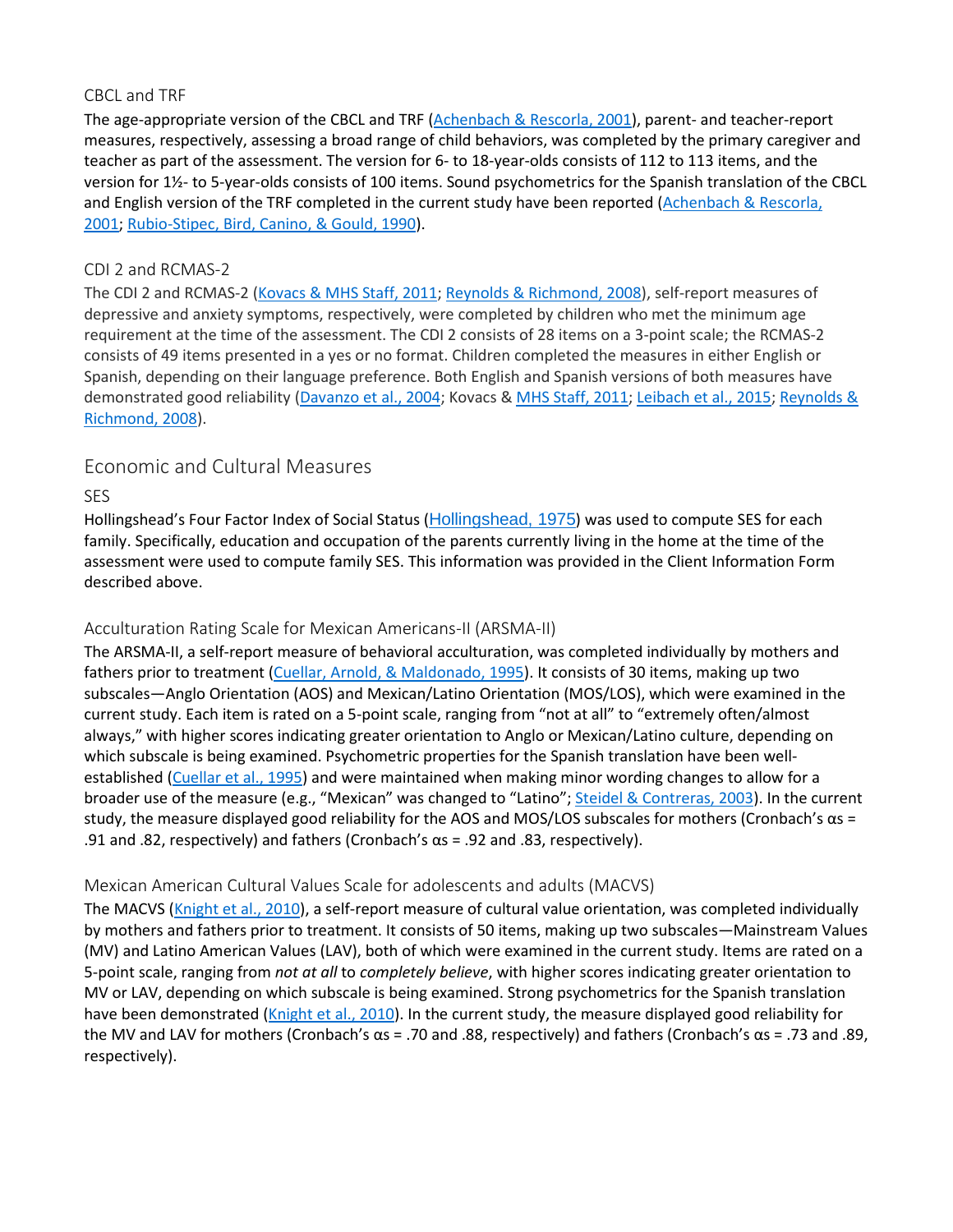#### Child Symptomatology and Functional Impairment Measures

#### DBD Rating Scale

The DBD Rating Scale, a parent- and teacher-report measure of the *DSM* symptoms of ADHD, Oppositional Defiant Disorder, and Conduct Disorder, was completed by the primary caregiver and primary teacher both preand posttreatment [\(Gerdes et al., 2013;](https://journals.sagepub.com/doi/10.1177/1087054718821729) [Pelham et al., 1992\)](https://journals.sagepub.com/doi/10.1177/1087054718821729). It consists of 45 items that are rated on a 4-point scale, ranging from *not at all present* to *very much present*. For purposes of the current study, a mean was computed for the nine inattentive items and the nine hyperactive/impulsive items, with higher scores representing greater symptomatology in those domains. Research demonstrates sound psychometrics for the original English version (completed by teachers; Pelham [et al., 1992\)](https://journals.sagepub.com/doi/10.1177/1087054718821729) and the Spanish translation (completed by parents; [Gerdes et al., 2013\)](https://journals.sagepub.com/doi/10.1177/1087054718821729). In the current study, the measure displayed good reliability for parent reports of inattention and hyperactivity/impulsivity (Cronbach's αs = .90 and .89, respectively) and teacher reports of inattention and hyperactivity/impulsivity (Cronbach's αs = .91 and .88, respectively).

#### ADHD-FX Scale

The ADHD-FX Scale [\(Haack, Gerdes, et al., 2016\)](https://journals.sagepub.com/doi/10.1177/1087054718821729), a parent- and teacher-report measure of functional impairment commonly experienced by youth with ADHD, was completed by the primary caregiver and primary teacher both pre- and posttreatment. The parent portion consists of 32 items across the domains of home and school, and the teacher portion consists of 19 items in the school setting. Items are rated on a 4-point scale, ranging from *not at all* to *a lot*. For purposes of the current study, a mean was computed for parent-report of functional impairment in the home and for teacher-report of functional impairment at school, with higher scores representing greater impairment. It is normed for youth aged 5 to 15 years and demonstrates sound psychometrics for both the English version (completed by teachers) and Spanish version (completed by parents; [Haack, Gonring, Harris, Gerdes, & Pfiffner, 2016\)](https://journals.sagepub.com/doi/10.1177/1087054718821729). In the current study, the measure displayed good reliability for parent-reported home impairment (Cronbach's  $\alpha$  = .95) and teacher-reported school impairment (Cronbach's  $\alpha$  = .94).

#### Parental and Family Functioning Measures

#### Parenting Stress Index-4–Short Form (PSI-4-SF)

The PSI-4-SF [\(Abidin, 2012\)](https://journals.sagepub.com/doi/10.1177/1087054718821729), a parent-report measure of parenting stress, was completed individually by mothers and fathers both pre- and posttreatment. It consists of 36 items rated on a 5-point scale, ranging from *strongly agree* to *strongly disagree*. Total parenting stress (sum of all 36 items) reported by each parent who participated in treatment was used in the current study, with higher scores indicating greater levels of parenting stress. Kim, [Lau, and Chorpita \(2016\)](https://journals.sagepub.com/doi/10.1177/1087054718821729) reported sound psychometrics for the Spanish translation. Good internal consistency was found in the current study (.92 for mothers and .93 for fathers).

#### Parenting Sense of Competence Scale (PSOC)

The Parenting Efficacy subscale of the PSOC [\(Johnston & Mash, 1989\)](https://journals.sagepub.com/doi/10.1177/1087054718821729), a parent-report measure of parental efficacy, was completed individually by mothers and fathers both pre- and posttreatment. Parents rated seven items on a 6-point scale, ranging from *strongly agree* to *strongly disagree*. For purposes of the current study, a mean was computed for each parent who participated in treatment, with higher scores suggesting higher perceived parental efficacy. Good internal consistency and validity have been reported for the Spanish translation used in the current study (Haack, [Gerdes, Schneider, & Dieguez Hurtado, 2011\)](https://journals.sagepub.com/doi/10.1177/1087054718821729). Good internal consistency was found in the current study (.81 for mothers and .79 for fathers).

#### Confusion, Hubbub, and Order Scale (CHAOS)

The CHAOS [\(Matheny, Wachs, Ludwig, & Phillips, 1995\)](https://journals.sagepub.com/doi/10.1177/1087054718821729), a parent-report measure of environmental chaos in the home, was completed individually by mothers and fathers both pre- and posttreatment. Parents rated 15 items on a 6-point scale, ranging from *strongly agree* to *strongly disagree*. For purposes of the current study, a sum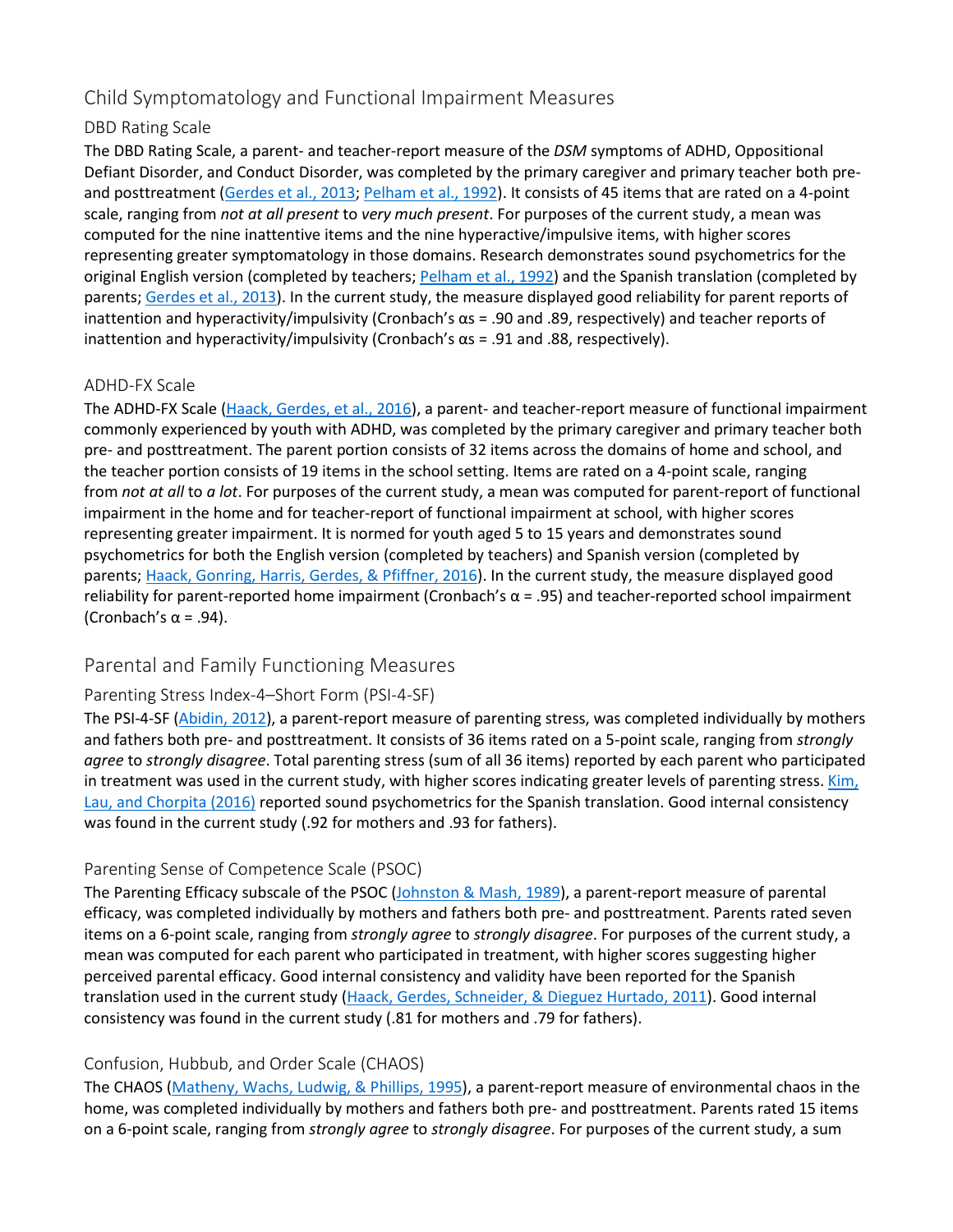was computed for each participating parent, with higher scores indicating more reported chaos in the home. [Haack and colleagues \(2011\)](https://journals.sagepub.com/doi/10.1177/1087054718821729) reported good reliability and validity for the Spanish translation used in the current study. Good internal consistency was found in the current study (.77 for mothers and .81 for fathers).

#### Additional Treatment Outcome Measures

#### Treatment attendance and retention

The number of sessions/classes attended was recorded for each family. Attendance was defined as the number of sessions/classes attended by at least one parent. Retention was operationalized as family completion of the final scheduled session/class.

#### Engagement

Parents were assigned specific weekly homework related to practicing and/or implementing the parenting strategy taught during that week's group or monitoring behaviors outlined on the treatment plan and were asked to bring the completed homework sheet to session/class each week. Engagement was measured by examining how frequently parents completed these homework assignments, for which a percentage of completed homework assignments was computed for each family. Coleaders for both treatment groups also rated each participating parent's level of engagement on a 5-point scale (1 = *very low* to 5 = *very high*) at the end of treatment, and a mean of the coleaders' ratings was computed for each participating parent. If two parents participated, a mean of both parents' ratings was computed. These subjective ratings of parental engagement were based on the observed quality of parent participation and effort during the sessions/classes.

#### Therapy Attitude Inventory (TAI)

The TAI [\(Eyberg, 1993\)](https://journals.sagepub.com/doi/10.1177/1087054718821729), a 10-item parent-report measure assessing parental satisfaction with treatment, was completed individually by mothers and fathers posttreatment. Parents rated each item on a 5-point scale; a total score was computed, with higher scores indicating greater satisfaction with treatment. Good internal consistency and validity have been demonstrated for the English version [\(Eisenstadt, Eyberg, McNeil, Newcomb,](https://journals.sagepub.com/doi/10.1177/1087054718821729)  [& Funderburk, 1993\)](https://journals.sagepub.com/doi/10.1177/1087054718821729). The TAI was translated to Spanish by the first author's research team. Good internal consistency was found in the current study (.84 for mothers and .81 for fathers).

#### Data analytic plan

All parent and child measures were completed and returned to research staff who were present during completion, and teacher measures were returned to research staff in person. Thus, missing data were almost nonexistent. If an item was unintentionally left blank, the measure was returned for completion. The data analytic plan for preliminary analyses consisted of analyses of variance (ANOVAs) and chi-square tests for independence to examine demographic and cultural differences between treatment conditions, and correlations, chi-square tests for independence, and independent-samples *t* tests to examine demographic variables in relation to treatment outcome variables. The data analytic plan for primary analyses included independent-samples *t* tests and one chi-square test for independence to examine engagement and acceptability outcomes, paired-samples *t* tests to examine ADHD symptomatology, child functioning, and parent and family functioning outcomes by treatment condition, and repeated-measures ANOVAs to examine whether a treatment condition resulted in better treatment outcomes. SPSS 24 was employed to run all analyses.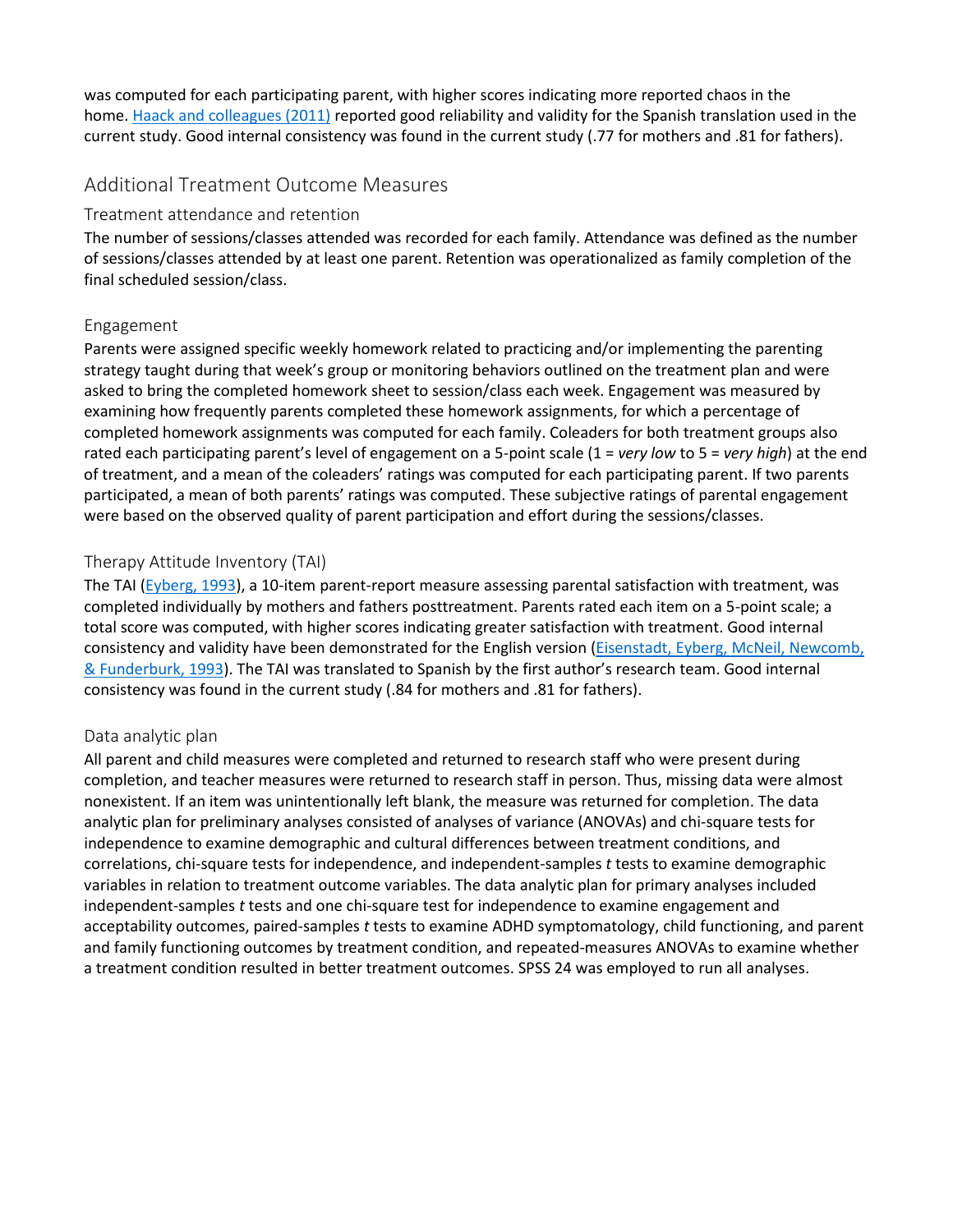## Results

#### Preliminary Analyses

#### Demographic and cultural variables

To examine possible demographic and/or cultural differences between treatment conditions, ANOVAs and chi-square tests for independence were examined. As [Table 1](https://journals.sagepub.com/doi/10.1177/1087054718821729) indicates, no significant differences between treatment conditions emerged for demographic variables (i.e., child age, child gender, ADHD subtype, medication status, comorbidity status, referral source, parents' marital status, family SES, mother/father age, and mother/father country of origin). Similarly, no significant differences emerged for cultural variables (i.e., mother- and father-reported behavioral and cognitive acculturation).

#### Further examination of potential covariates

Prior to conducting our primary analyses, correlations, chi-square tests for independence, and independentsamples *t* tests were conducted for key demographic variables (i.e., child age, child gender, medication status, parents' marital status, and family SES) and all treatment outcome variables to determine whether any covariates needed to be included in our primary analyses. Results were nonsignificant, and no covariates were included in the primary analyses.

#### Primary Analyses

#### Aim 1—Engagement and acceptability outcomes

Independent-samples *t* tests and one chi-square test for independence were employed to examine whether CAT resulted in better engagement and acceptability outcomes than standard EBT. Specifically, *t* tests compared treatments on four outcomes—parental attendance, homework completion (objective measure of engagement), therapist-rated engagement, as well as mother- and father-reported satisfaction with treatment; a chi-square compared treatments on retention. As [Table 2](https://journals.sagepub.com/doi/10.1177/1087054718821729) indicates, CAT outperformed standard EBT when examining homework completion and mother-reported treatment satisfaction. Examination of the means indicated that families who participated in CAT demonstrated greater engagement by completing their homework more frequently than families who participated in standard EBT, and mothers reported greater satisfaction with CAT than standard EBT. The effect sizes were medium to large. Two additional marginally significant findings emerged for attendance and retention; parents who participated in CAT attended more treatment sessions/classes and were more likely to complete treatment than parents who participated in standard EBT. The effect sizes were small to medium.

**Table 2.** Results of Independent Samples t Tests and Chi-Square Test for Independence for Engagement and Acceptability Outcomes by Treatment Condition.

|                   | <b>Treatment</b><br>condition |           |    |           |           |    |                       |                      |       |         |
|-------------------|-------------------------------|-----------|----|-----------|-----------|----|-----------------------|----------------------|-------|---------|
|                   | <b>CAT</b>                    |           |    | <b>ST</b> |           |    |                       |                      |       | Cohen's |
| <b>Variables</b>  | M                             | <b>SD</b> | n  | M         | <b>SD</b> | n  | 95% CI                | t                    | df    | d       |
| Attendance        | 7.52                          | 0.93      | 31 | 6.93      | 1.46      | 30 | $[-1.21,$<br>$0.04$ ] | $-1.87$ <sup>+</sup> | 59    | 0.48    |
| HW<br>completion  | 88.83                         | 13.63     | 31 | 68.95     | 24.36     | 30 | $[-0.30, -]$<br>0.10  | $3.92***$            | 45.22 | 1.00    |
| ΤR<br>engagement  | 4.43                          | 0.45      | 31 | 4.13      | 1.11      | 30 | $[-0.75,$<br>0.14     | $-1.38$              | 38.11 | 0.35    |
| <b>Mother TAI</b> | 46.93                         | 3.17      | 30 | 44.74     | 3.57      | 27 | $[-3.98,-]$<br>0.40   | $-2.46*$             | 55    | 0.65    |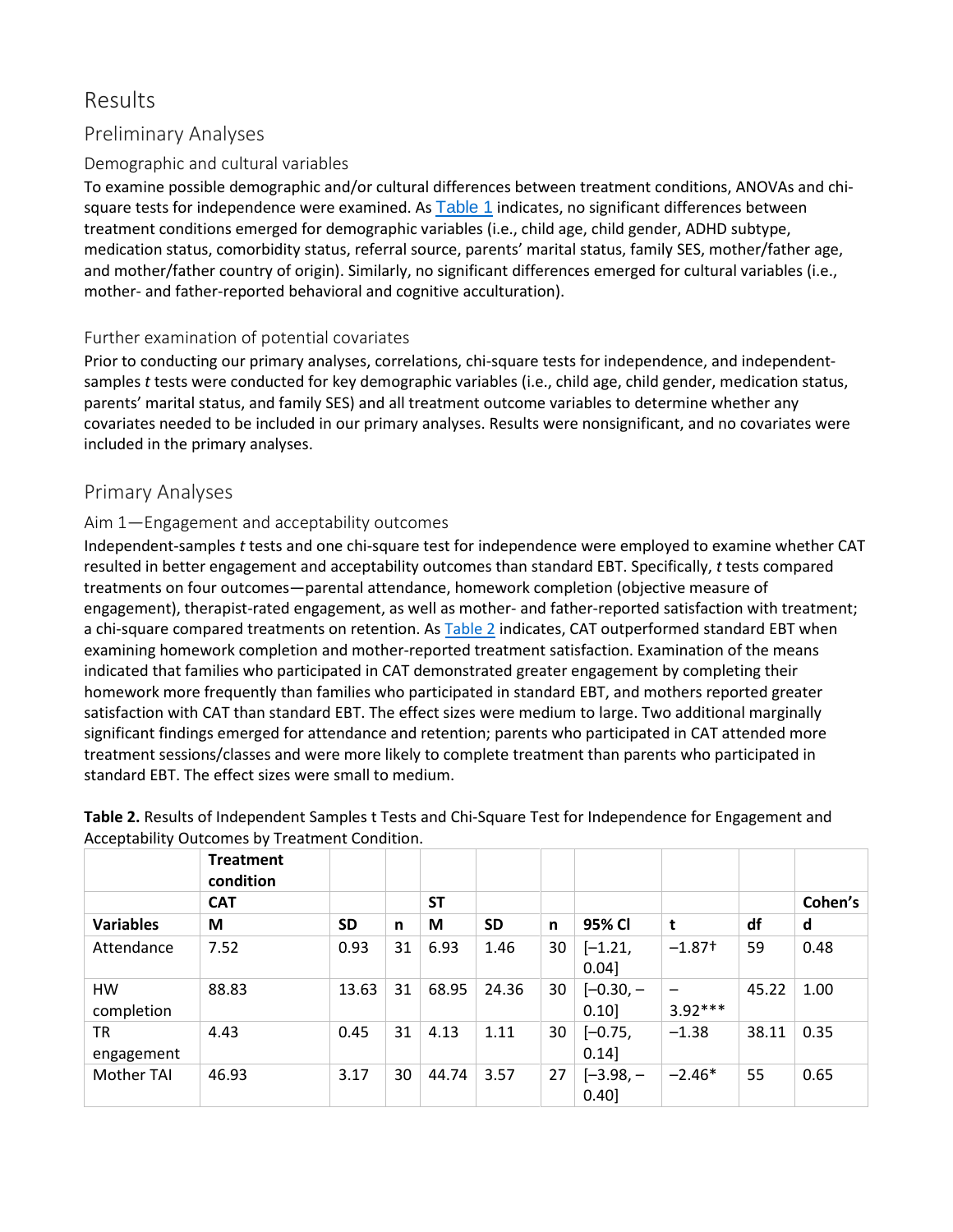| <b>Father TAI</b>   | 46.76      | 3.25  | 17 | 44.89     | 2.89   | 9 | $[-4.54,$<br>0.79] | $-1.45$ | 24 | 0.60 |
|---------------------|------------|-------|----|-----------|--------|---|--------------------|---------|----|------|
|                     | <b>CAT</b> |       |    | <b>ST</b> |        |   |                    |         |    |      |
|                     | n          | %     |    | n         | %      |   | $N-1 \chi 2$       |         | df | Φ    |
| <b>Retention No</b> | 0          | 0.00  |    | 3         | 100.00 |   | $3.21+$            |         | 1  | 0.23 |
| Yes                 | 31         | 53.45 |    | 27        | 46.55  |   |                    |         |    |      |

#### Aim 2—ADHD symptomatology and functioning outcomes

Paired-samples *t* tests were employed to examine whether CAT resulted in improvements in ADHD symptomatology and functioning. Specifically, *t* tests compared pre–post treatment scores on six outcomes parent- and teacher-reported inattention, parent- and teacher-reported hyperactivity/impulsivity, parentreported functioning at home, and teacher-reported functioning at school. As [Table 3](https://journals.sagepub.com/doi/10.1177/1087054718821729) indicates, significant findings emerged for parent- and teacher-reported inattention and parent- and teacher-reported functioning. A marginally significant finding also emerged for parent-reported hyperactivity/impulsivity. Examination of the means demonstrated that following CAT, parents and teachers reported fewer ADHD symptoms and less functional impairment than they did prior to treatment. The effect sizes for significant findings were medium, with several approaching large. For comparison, paired-samples *t* tests for standard EBT also are presented in [Table 3.](https://journals.sagepub.com/doi/10.1177/1087054718821729)

**Table 3**. Results of Paired Samples t Tests for ADHD Symptomatology and Functioning Outcomes at Pretreatment (Time 1) and Posttreatment (Time 2).

|             |        |           | <b>CAT</b>  |           |        |           |             |                 |            |    |           |
|-------------|--------|-----------|-------------|-----------|--------|-----------|-------------|-----------------|------------|----|-----------|
|             | Time 1 |           |             |           | Time 2 |           |             |                 |            |    |           |
|             | M      | SD        | $\mathbf n$ |           | M      | SD        | $\mathbf n$ | 95% CI          | t          | df | Cohen's d |
| P DBDin     | 1.57   | 0.77      | 31          |           | 1.13   | 0.56      | 31          | [0.21, 0.68]    | $3.91***$  | 30 | 0.70      |
| P DBDhi     | 1.46   | 0.77      | 31          |           | 1.24   | 0.61      | 31          | $[-0.02, 0.45]$ | $1.90^{+}$ | 30 | 0.34      |
| T DBDin     | 1.63   | 0.74      | 31          |           | 1.21   | 0.74      | 31          | [0.17, 0.68]    | $3.37**$   | 30 | 0.61      |
| T DBDhi     | 1.17   | 0.69      | 31          |           | 1.08   | 0.79      | 31          | $[-0.12, 0.31]$ | 0.88       | 30 | 0.16      |
| P FX home   | 1.09   | 0.73      | 31          |           | 0.64   | 0.35      | 31          | [0.23, 0.66]    | $4.27***$  | 30 | 0.77      |
| T FX school | 1.26   | 0.62      | 31          |           | 0.94   | 0.55      | 31          | [0.16, 0.47]    | $4.17***$  | 30 | 0.75      |
|             |        |           |             | <b>ST</b> |        |           |             |                 |            |    |           |
|             | Time 1 |           |             |           | Time 2 |           |             |                 |            |    |           |
|             | M      | <b>SD</b> | $\mathbf n$ |           | M      | <b>SD</b> | $\mathbf n$ | 95% CI          | t          | df | Cohen's d |
| P DBDin     | 1.58   | 0.68      | 27          |           | 1.44   | 0.72      | 27          | $[-0.15, 0.42]$ | 0.98       | 26 | 0.19      |
| P DBDhi     | 1.30   | 0.74      | 27          |           | 1.31   | 0.71      | 27          | $[-0.28, 0.26]$ | $-0.10$    | 26 | 0.02      |
| T DBDin     | 1.62   | 0.72      | 30          |           | 1.36   | 0.73      | 30          | [0.03, 0.50]    | $2.28*$    | 29 | 0.42      |
| T DBDhi     | 1.25   | 0.82      | 30          |           | 0.95   | 0.52      | 30          | [0.07, 0.54]    | $2.67**$   | 29 | 0.49      |
| P FX home   | 1.11   | 0.60      | 27          |           | 0.83   | 0.52      | 27          | [0.03, 0.52]    | $2.31*$    | 26 | 0.44      |
| T FX school | 1.35   | 0.54      | 30          |           | 1.03   | 0.58      | 30          | [0.10, 0.54]    | $2.99**$   | 29 | 0.55      |

**Note.** CAT = culturally adapted evidence-based treatment; CI = confidence interval; ST = standard evidencebased treatment; P/T DBDin = parent-/teacher-reported DBD Rating Scale inattention mean; P/T DBDhi = parent-/teacher-reported DBD Rating Scale hyperactivity/impulsivity mean; P FX home = parent-reported ADHD-FX Scale home impairment mean; T FX school = teacher-reported ADHD-FX Scale school impairment mean. †p ≤ .10. \*p ≤ .05. \*\*p ≤ .01. \*\*\*p ≤ .001.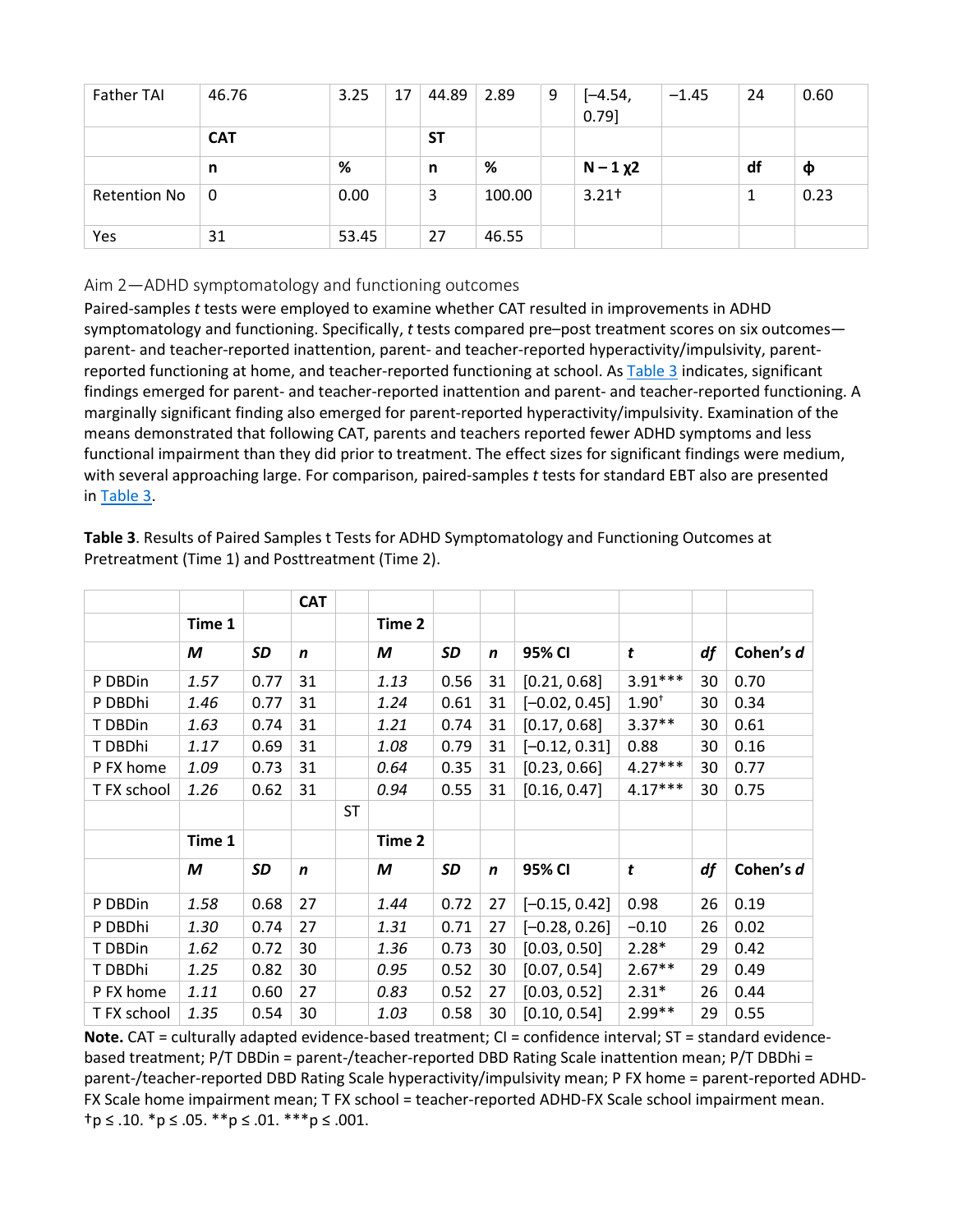Finally, repeated-measures ANOVAs were employed to examine whether CAT resulted in greater improvements in ADHD symptomatology and functioning than standard EBT. Specifically, pre–post change was the withinsubjects factor, treatment condition was the between-subjects factor, and Time × Treatment Condition was the interaction term. Given that the focus of these ANOVAs was to examine significant interaction effects, only those findings are reported. One marginally significant interaction emerged for parent-reported inattention, *F*(1, 56) = 3.03, *p* < .10. As can be seen in [Figure 2,](https://journals.sagepub.com/doi/10.1177/1087054718821729) parents who participated in CAT reported greater improvement in inattention following treatment than parents who participated in standard EBT. The effect size was medium. No other Time × Treatment Condition interactions emerged.



**Figure 2.** Change in parent-reported inattention from pretreatment (Time 1) to posttreatment (Time 2) by treatment condition.

**Note.** DBDin = parent-reported DBD Rating Scale inattention mean; ST = standard evidence-based treatment; CAT = culturally adapted evidence-based treatment.

#### Aim 3—Parental and family functioning outcomes

Paired-samples *t* test were employed to examine whether CAT resulted in improvements in parental functioning. Specifically, *t* tests compared pre–post treatment scores on six outcomes—mother- and fatherreported parenting stress, parental efficacy, and chaos in the home. As  $Table 4$  indicates, significant findings emerged for mother- and father-reported parenting stress and parental efficacy, as well as mother-reported chaos. Examination of the means demonstrated that following CAT, mothers and fathers reported less parenting stress and greater parental efficacy, and mothers reported less chaos in the home. The effect sizes for all significant findings were medium to large. For comparison, paired-samples *t* tests for standard EBT also are presented in [Table 4.](https://journals.sagepub.com/doi/10.1177/1087054718821729)

|         |        |           |    | <b>CAT</b> |        |           |             |                  |            |    |           |
|---------|--------|-----------|----|------------|--------|-----------|-------------|------------------|------------|----|-----------|
|         | Time 1 |           |    |            | Time 2 |           |             |                  |            |    |           |
|         | M      | <b>SD</b> | n  |            | M      | <b>SD</b> | $\mathbf n$ | 95% CI           | t          | df | Cohen's d |
| M PSI   | 85.23  | 18.17     | 30 |            | 74.13  | 19.42     | 30          | [4.76, 17.44]    | $3.58***$  | 29 | 0.65      |
| M PSOC  | 4.35   | 0.74      | 30 |            | 4.91   | 0.63      | 30          | $[-0.82, -0.30]$ | $-4.43***$ | 29 | 0.81      |
| M CHAOS | 43.60  | 9.77      | 30 |            | 38.53  | 9.90      | 30          | [1.29, 8.84]     | $2.75***$  | 29 | 0.50      |
| F PSI   | 82.00  | 25.32     | 16 |            | 75.69  | 20.88     | 16          | [0.13, 12.50]    | $2.18*$    | 15 | 0.54      |
| F PSOC  | 4.12   | 0.93      | 16 |            | 4.94   | 0.59      | 16          | $[-1.24, -0.40]$ | $-4.17***$ | 15 | 1.04      |
| F CHAOS | 40.44  | 12.47     | 16 |            | 37.63  | 9.11      | 16          | $[-2.55, 8.18]$  | 1.12       | 15 | 0.28      |
|         |        |           |    | <b>ST</b>  |        |           |             |                  |            |    |           |

**Table 4.** Results of Paired Samples t Tests for Parental and Family Functioning Outcomes at Pretreatment (Time 1) and Posttreatment (Time 2).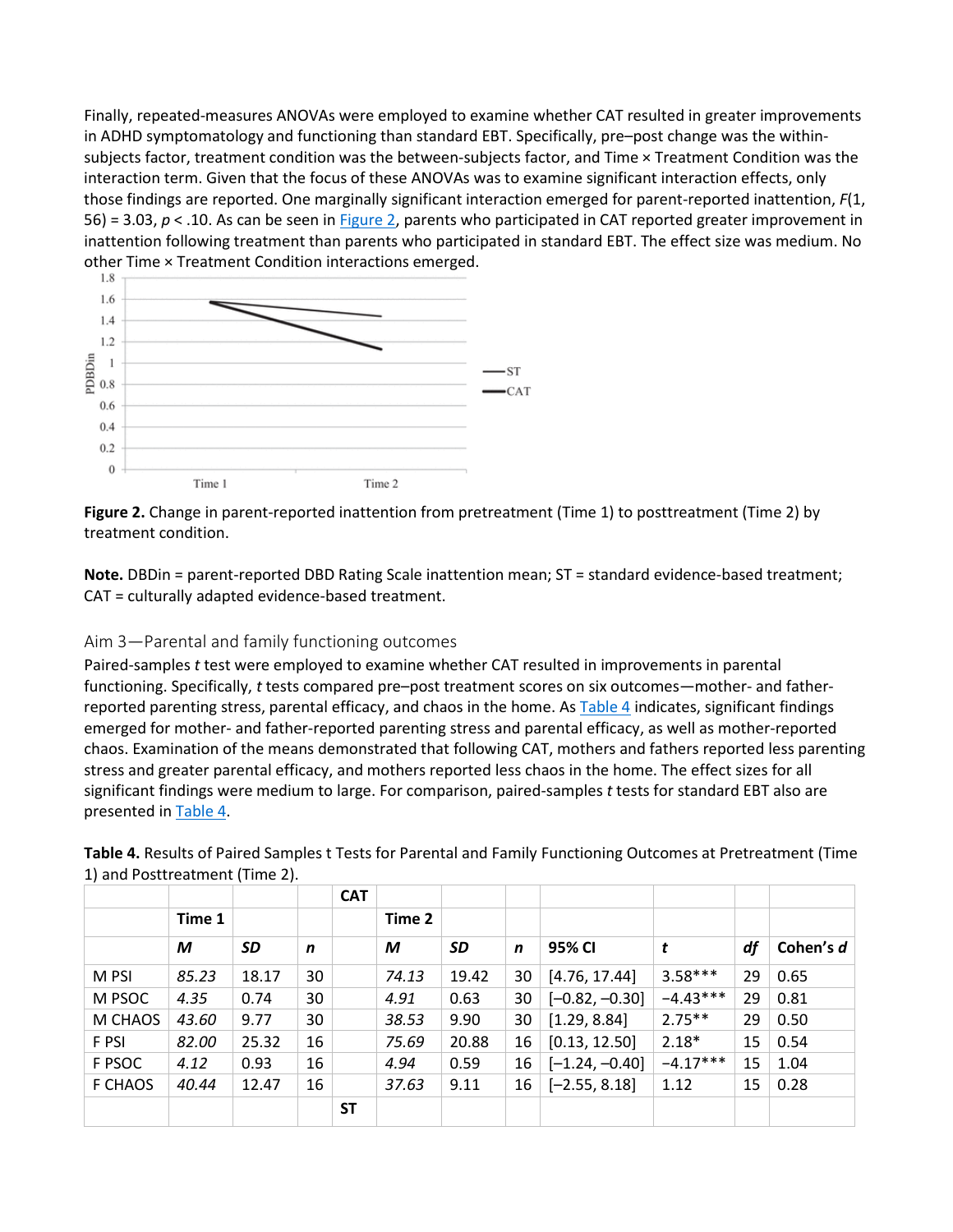|         |       | Time 1 |             |       | Time 2 |    |                  |            |    |           |
|---------|-------|--------|-------------|-------|--------|----|------------------|------------|----|-----------|
|         | M     | SD     | $\mathbf n$ | M     | SD     | n  | 95% CI           | t          | df | Cohen's d |
| M PSI   | 87.37 | 21.42  | 27          | 80.15 | 23.92  | 27 | [0.05, 14.40]    | $2.07*$    | 26 | 0.40      |
| M PSOC  | 4.04  | 0.86   | 27          | 4.69  | 0.73   | 27 | $[-0.98, -0.34]$ | $-4.23***$ | 26 | 0.81      |
| M CHAOS | 42.26 | 9.27   | 27          | 41.63 | 11.60  | 27 | $[-2.79, 4.05]$  | 0.38       | 26 | 0.07      |
| F PSI   | 85.22 | 13.50  | 9           | 83.44 | 11.33  | 9  | $[-5.12, 8.67]$  | 0.60       | 8  | 0.20      |
| F PSOC  | 4.17  | 0.82   | 9           | 5.10  | 0.34   | 9  | $[-1.69, -0.15]$ | $-2.76*$   | 8  | 0.92      |
| F CHAOS | 43.00 | 6.54   | 9           | 36.89 | 9.51   | 9  | $[-0.90, 13.12]$ | $2.01^+$   | 8  | 0.67      |

Finally, using the same approach as previously described, repeated-measures ANOVAs were employed to examine whether CAT resulted in greater improvements in parental functioning than standard EBT. One marginally significant interaction emerged for mother-reported chaos, *F*(1, 56) = 2.9, *p* < .10. As can be seen in [Figure 3,](https://journals.sagepub.com/doi/10.1177/1087054718821729) mothers who participated in CAT reported greater improvement in chaos in the home following treatment than parents who participated in standard EBT. The effect size was medium. No other Time  $\times$ Treatment Condition interactions emerged.



**Figure 3**. Change in mother-reported chaos from pretreatment (Time 1) to posttreatment (Time 2) by treatment condition.

**Note.** CHAOS = Chaos, Hubbub, and Order Scale sum; ST = standard evidence-based treatment; CAT = culturally adapted evidence-based treatment.

## Discussion

To combat current mental health disparities in the United States, research is needed on effective treatments for many childhood disorders in ethnic minority youth. This need is particularly strong for ADHD given its prevalence and developmental trajectory, and for Latino youth who are estimated to account for nearly 40% of the children in the United States by 2060 [\(Alegría et al., 2010;](https://journals.sagepub.com/doi/10.1177/1087054718821729) [American Psychiatric Association, 2013;](https://journals.sagepub.com/doi/10.1177/1087054718821729) [Eiraldi & Diaz,](https://journals.sagepub.com/doi/10.1177/1087054718821729)  [2010;](https://journals.sagepub.com/doi/10.1177/1087054718821729) [U.S. Census Bureau, 2015\)](https://journals.sagepub.com/doi/10.1177/1087054718821729). Providing effective treatment for ADHD in Latino youth will likely prevent continued difficulties and impairment in adulthood, which will lessen future mental health disparities for Latino adults. Thus, the current feasibility and pilot study was the first to compare CAT for ADHD to standard EBT, and it was the first to examine treatment outcomes for ADHD in Latino youth from families less oriented to U.S. mainstream culture. Apart from two trends favoring CAT, CAT and standard EBT were equally effective when examining traditional treatment outcomes. Both resulted in significant improvements in parent- and teacherreported ADHD symptoms and functional impairment, as well as mother- and father-reported parental functioning. This is impressive considering the robustness of standard EBT, especially when delivered by culturally competent staff. CAT outperformed standard EBT when examining several engagement and acceptability outcomes.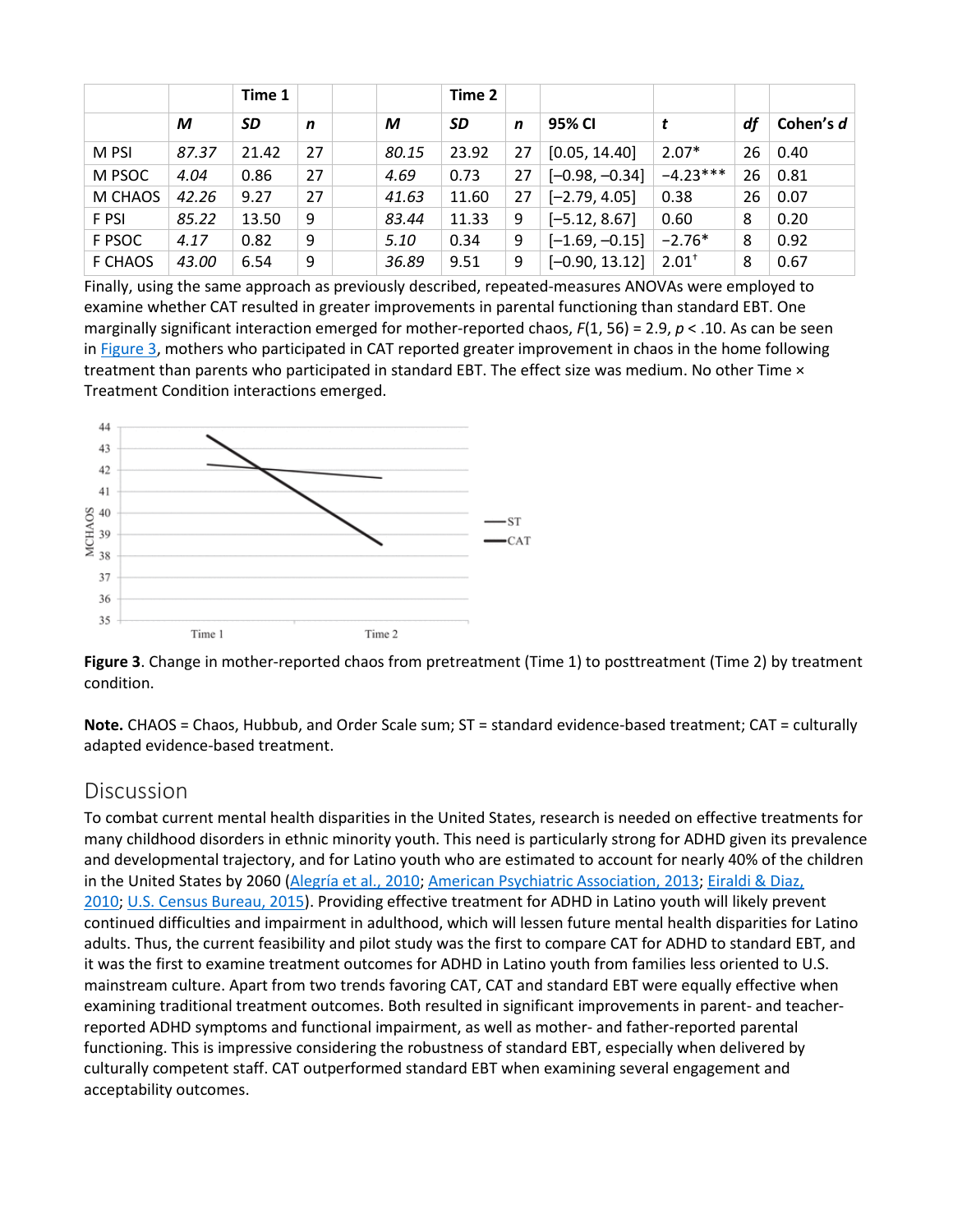## Engagement and Acceptability Outcomes

One of the primary aims of the current study was to explore whether CAT results in better engagement and acceptability outcomes (i.e., parental attendance, retention, engagement, and satisfaction) than standard EBT. This was an integral aim, as previous research indicates that ethnic minority families tend to be less engaged in psychosocial treatments and are more likely to drop out of treatment than European American families [\(Flores](https://journals.sagepub.com/doi/10.1177/1087054718821729)  [& The Committee on Pediatric Research, 2010;](https://journals.sagepub.com/doi/10.1177/1087054718821729) [Nock & Ferriter, 2005\)](https://journals.sagepub.com/doi/10.1177/1087054718821729), which puts them at an obvious disadvantage to benefit from treatment. Families who participated in CAT demonstrated greater engagement in treatment by completing their homework more frequently than families who participated in standard EBT, and mothers reported greater satisfaction with CAT than standard EBT. Similarly, trends demonstrated that parents who participated in CAT attended more treatment sessions/classes and were more likely to complete treatment than parents who participated in standard EBT. This is particularly impressive given that both treatment conditions experienced high rates of parental attendance, engagement, retention, and satisfaction with treatment. In addition, it is noteworthy that more fathers participated in CAT than in standard EBT. More research is needed to identify which adaptations in particular may have been helpful in promoting father participation in treatment.

The current findings support previous arguments that culturally adapted interventions may be necessary to increase both retention and engagement of ethnic minority families in psychosocial treatments (Kumpfer, [Alvarado, Smith, & Bellamy, 2002\)](https://journals.sagepub.com/doi/10.1177/1087054718821729). Furthermore, given that parental attendance, engagement, and retention are integral components to families benefiting from treatment and observing improvements in more traditional treatment outcomes, the current study provides additional support for the growing body of literature highlighting the need for and benefits of culturally adapted treatments for ethnic minority families [\(Griner &](https://journals.sagepub.com/doi/10.1177/1087054718821729)  [Smith, 2006;](https://journals.sagepub.com/doi/10.1177/1087054718821729) [Huey & Polo, 2008;](https://journals.sagepub.com/doi/10.1177/1087054718821729) [Miranda et al., 2005\)](https://journals.sagepub.com/doi/10.1177/1087054718821729).

It is important to note that CAT included several adaptations that were not solely related to culture (e.g., location and home visits). CAT was conducted at a neighborhood community center serving Latino families, whereas standard EBT was held at a university-based clinic. CAT also included two home visits that were not part of standard EBT. These setting and dosage differences may fully or partially explain why CAT resulted in greater parental engagement and satisfaction with treatment than standard EBT. As [Baumann and colleagues](https://journals.sagepub.com/doi/10.1177/1087054718821729)  [\(2015\)](https://journals.sagepub.com/doi/10.1177/1087054718821729) point out in their review, cultural adaptation research still needs to tease apart *which*adaptations are essential to treatment efficacy.

#### ADHD Symptomatology and Functioning Outcomes

The other two aims of the current study involved examination of more traditional treatment outcomes. Specifically, the second aim was to explore whether CAT results in improvements in ADHD symptomatology and functioning and to explore whether CAT results in similar or greater improvements than standard EBT. As expected, parents and teachers reported less inattention and less functional impairment at the end of CAT relative to baseline. Similarly, a trend also indicated that parents reported less hyperactivity/impulsivity following CAT relative to baseline. Importantly, these findings are even more robust than those reported for the initial pilot of CAT (*n* = 5; [Gerdes et al., 2015\)](https://journals.sagepub.com/doi/10.1177/1087054718821729).

With one exception for parent-reported inattention, CAT did not statistically differ from standard EBT when examining ADHD symptomatology and functioning outcomes. Similar to CAT, standard treatment resulted in improvements in most outcome measures, including teacher-reported ADHD symptoms and parent- and teacher-reported functioning. This is most likely due to the strength of both interventions that were delivered by culturally competent staff. As has been noted in existing studies (e.g., [McCabe & Yeh, 2009\)](https://journals.sagepub.com/doi/10.1177/1087054718821729), it is very difficult to statistically outperform an established, evidence-based intervention. In the current study, standard EBT also was delivered by culturally competent staff, the importance of which cannot be understated and likely resulted in an improved EBT even without any adaptations specific to culture. For example, coleaders were attuned to cultural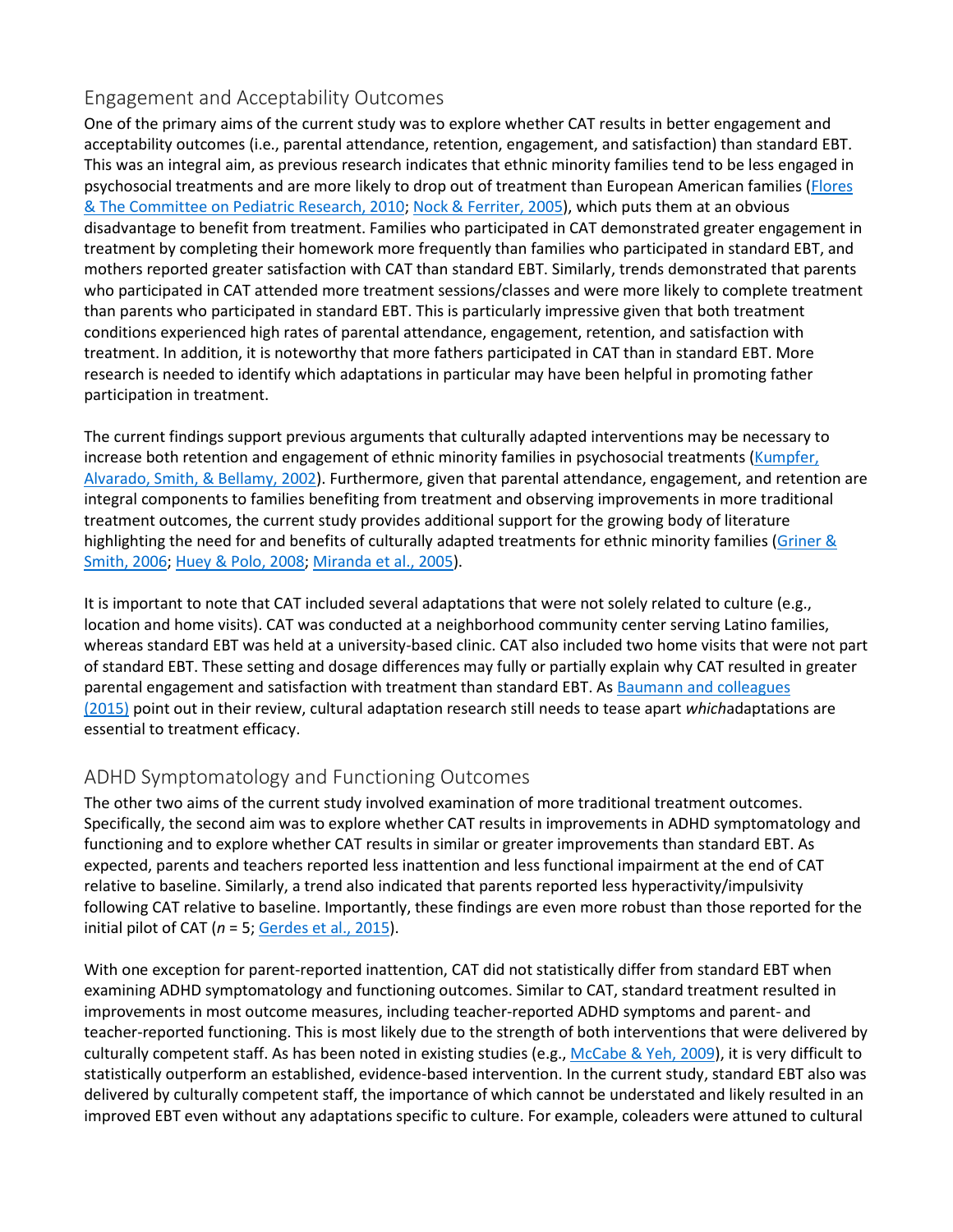beliefs that may result in parental discomfort about some sessions (e.g., time out) and were open to discussing and validating parental concerns as part of the treatment session.

These are important findings, as they are the first published findings demonstrating the effectiveness of both standard PMT, as well as culturally adapted PMT at improving child behavior in Latino youth with ADHD from families less oriented to U.S. mainstream culture. Until now, research examining PMT had established its effectiveness at improving child behavior in youth with ADHD from predominantly European American families or Latino families more oriented to U.S. mainstream culture [\(Arnold et al., 2003;](https://journals.sagepub.com/doi/10.1177/1087054718821729) [Pelham & Fabiano, 2008\)](https://journals.sagepub.com/doi/10.1177/1087054718821729).

#### Parental and Family Functioning Outcomes

The final aim was to explore whether CAT results in improvements in parental and family functioning (i.e., parenting stress, parental efficacy, and family chaos) and to explore whether CAT results in similar or greater improvements than standard EBT. As expected, mothers and fathers reported improvements in parenting stress and parental efficacy and mothers reported less chaos in the home following CAT relative to baseline. Similar to the previously reported child outcomes, these findings are even stronger than expected based on the initial, small pilot of CAT [\(Gerdes et al., 2015\)](https://journals.sagepub.com/doi/10.1177/1087054718821729).

With one exception for mother-reported chaos, CAT did not statistically differ from standard EBT when examining parental functioning outcomes. Standard EBT also resulted in improvements in maternal parenting stress, as well as maternal and paternal parental efficacy. As mentioned previously, the robustness of both interventions likely made it difficult for CAT to statistically outperform standard EBT, especially when delivered by culturally competent staff.

Previous research has documented that relative to parents of comparison youth, parents of youth with ADHD experience poorer functioning in many domains, including their own mental health, as well as their cognitions and affect related to parenting (for a review, see [Johnston & Mash, 2001\)](https://journals.sagepub.com/doi/10.1177/1087054718821729). Thus, the current findings are particularly noteworthy, as they add to the small body of ADHD treatment outcome literature demonstrating improvements in parental functioning following PMT for youth with ADHD [\(Gerdes et al., 2012\)](https://journals.sagepub.com/doi/10.1177/1087054718821729). Improvements in parental functioning likely are crucial to ensuring that parents continue to consistently implement the skills and strategies taught during PMT, which will allow for the maintenance of child improvements.

#### Limitations

Despite the important contributions of the current feasibility and pilot study, several limitations are worth noting. Due to the pilot nature of the study, the number of families per treatment condition was relatively small (approximately 30), and the number of fathers per condition was even smaller (approximately 10-15), despite holding groups in the evening and providing childcare. Effective methods to increase father involvement are needed, as it is possible that father participation in treatment may result in improved outcomes for the family [\(Lundahl, Tollefson, Risser, & Lovejoy, 2007\)](https://journals.sagepub.com/doi/10.1177/1087054718821729). The lack of follow-up data also is a limitation, as we are unable to establish whether treatment gains were sustained over time. Given both geographic parameters and primary aims of the study, the current sample also included a relatively homogeneous sample of Latino families; most were of Mexican decent, most were less oriented to U.S. mainstream culture and more oriented to traditional Latino culture, and most fell on the lower end of SES. Although this was the intended sample for the initial pilot study, a larger, more diverse sample of Latino families would provide more power to detect statistically significant differences, as well as the ability to examine potential moderators of treatment outcomes, such as Latino subgroup, parental acculturation, and SES.

#### Clinical Implications and Future Directions

In sum, findings from the current feasibility and pilot study are promising. This was the first study to compare a CAT for ADHD with standard EBT and the first to examine treatment outcomes for ADHD in school-aged Latino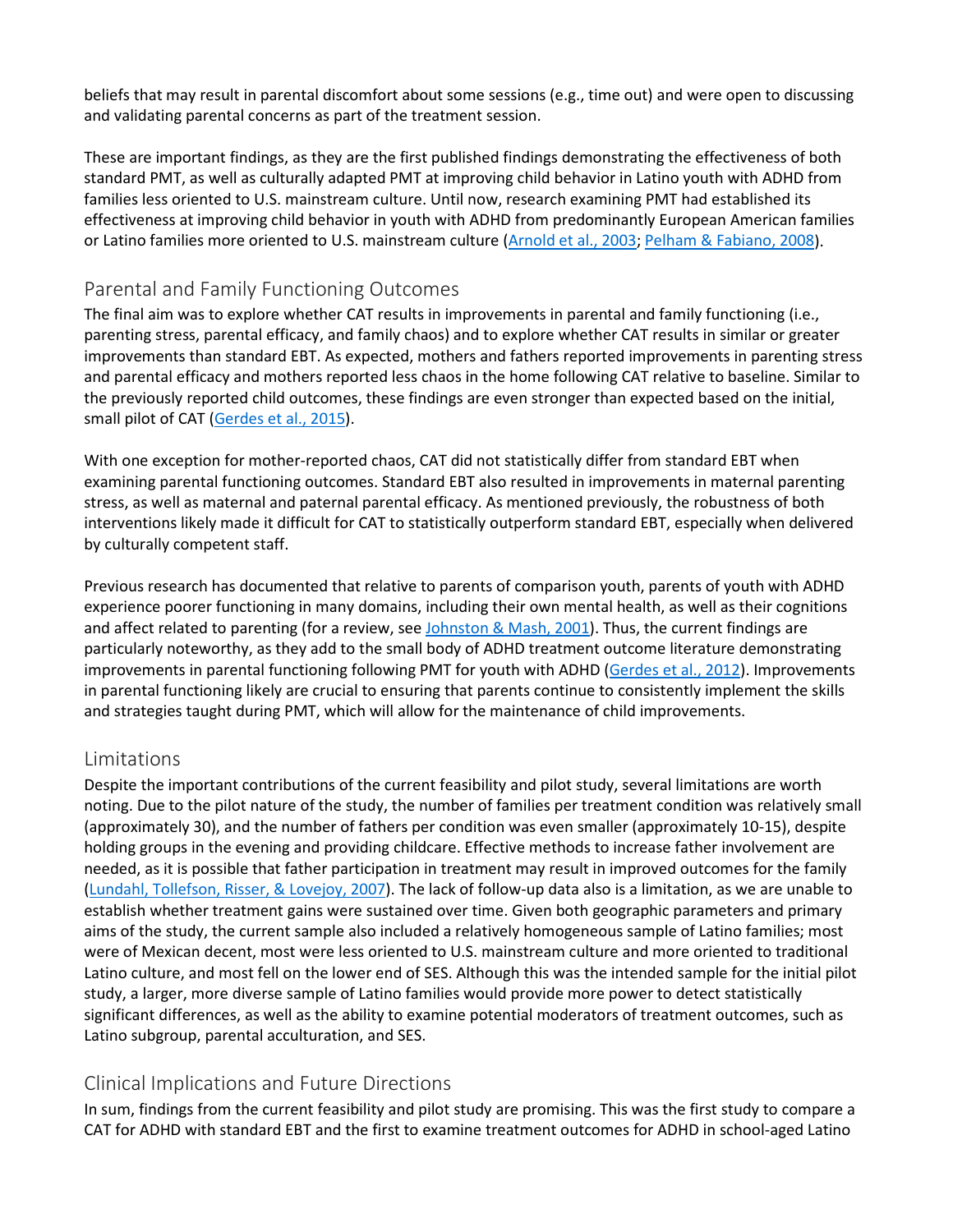youth from families less oriented to U.S. mainstream culture. Both CAT and EBT resulted in significant improvements when examining traditional treatment outcomes (i.e., parent- and teacher-reported ADHD symptoms and functional impairment, as well as mother- and father-reported parental functioning). This is impressive considering the robustness of standard EBT, especially when delivered by culturally competent staff. Although identification of the exact adaptations responsible is still needed (e.g., cultural versus setting and/or dosage), CAT outperformed standard EBT when examining several engagement and acceptability outcomes.

As mentioned previously, replication of the current study with a larger, more diverse sample of Latino families is needed, including a greater representation of fathers. This would allow for examination of possible moderators (e.g., parental acculturation and SES) and provide valuable information on which families may benefit most from CAT versus standard EBT. The need to examine longitudinal, follow-up data also is warranted, as it is important to develop a better understanding of long-term outcomes for youth and their families participating in treatment. Consistent with [Baumann and colleagues \(2015\)](https://journals.sagepub.com/doi/10.1177/1087054718821729) recommendations, another critical area for future research involves community dissemination. To ensure that as many Latino families as possible can access CAT, community partnership is needed. Thus, an important next step is to train existing community mental health professionals to deliver the treatment and to examine the effectiveness of CAT when delivered within a community setting by community providers. Finally, future research directly comparing several distinct cultural adaptations of the same treatment is needed to tease apart *which* adaptations are essential to treatment efficacy [\(Baumann et al., 2015\)](https://journals.sagepub.com/doi/10.1177/1087054718821729).

## Declaration of Conflicting Interests

The author(s) declared no potential conflicts of interest with respect to the research, authorship, and/or publication of this article.

## Funding

The author(s) disclosed receipt of the following financial support for the research, authorship, and/or publication of this article: This research was supported by the Eunice Kennedy Shriver National Institute of Child Health & Human Development of the National Institutes of Health under Award Number R21HD078553. The content is solely the responsibility of the authors and does not necessarily represent the official views of the National Institutes of Health.

#### References

Abidin, R. R. (2012). *Parenting Stress Index* (4th ed.). Lutz, FL: Psychological Assessment Resources.

- Achenbach, T. M., & Rescorla, L. A. (2001). *Manual for the ASEBA school-age forms & profiles*. Burlington: Research Center for Children, Youth, & Families, University of Vermont.
- Alegría, M., Vallas, M., & Pumariega, A. (2010). Racial and ethnic disparities in pediatric mental health. *Child and Adolescent Psychiatric Clinics of North America*, *19*, 759-774.
- Alegría, M., & Woo, M. (2009). Conceptual issues in Latino mental health. In F. A. Villarruel, G. Carlo, J. M. Grau, M. Amity, N. J. Cabrera, & T. J. Schahin (Eds.), *Handbook of U.S. Latino psychology: Developmental and community-based perspectives* (pp. 15-30). Thousand Oaks, CA: SAGE.
- American Psychiatric Association. (2013). *Diagnostic and statistical manual of mental disorders* (5th ed.). Arlington, VA: American Psychiatric Publishing.
- Arcia, E., Fernández, M. C., & Jáquez, M. (2004). Latina mothers' stances on stimulant medication: Complexity, conflict, and compromise. *Journal of Developmental & Behavioral Pediatrics*, *25*, 311-317.
- Arnold, L. E., Elliott, M., Sachs, L., Bird, H., Kraemer, H. C., Wells, K. C., . . . Wigal, T. (2003). Effects of ethnicity on treatment attendance, stimulant response/dose, and 14-month outcome in ADHD. *Journal of Consulting and Clinical Psychology*, *71*, 713-727.
- Barkley, R. A. (1997). *Defiant children: A clinician's manual for assessment and parent training*. New York, NY: Guilford Press.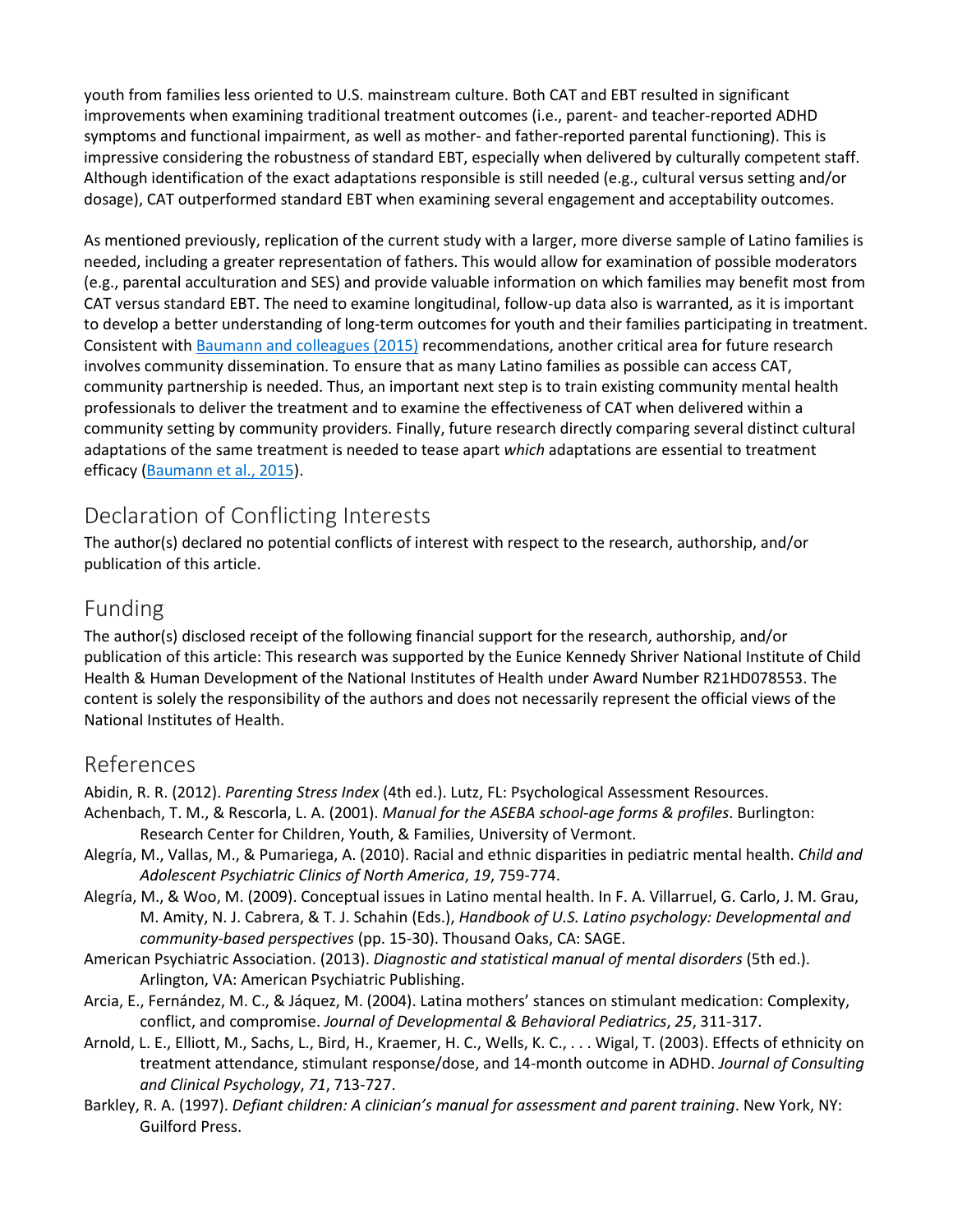- Baumann, A. A., Powell, B. J., Kohl, P. L., Tabak, R. G., Penalba, V., Proctor, E. K., . . . Cabassa, L. J. (2015). Cultural adaptation and implementation of evidence-based parent-training: A systematic review and critique of guiding evidence. *Child and Youth Services Review*, *53*, 113-120.
- Bernal, G., & Domenech Rodríguez, M. M. (Eds.). (2012). *Cultural adaptations: Tools for evidence-based practice with diverse populations*. Washington, DC: American Psychological Association.
- Bernal, G., Jiménez-Chafey, M. I., & Domenech Rodríguez, M. M. (2009). Cultural adaptation of treatments: A resource for considering culture in evidence-based practice. *Professional Psychology: Research and Practice*, *40*, 361-368.
- Biederman, J., Petty, C. R., Woodworth, K. Y., Lomedico, A., Hyder, L. L., & Faraone, S. V. (2012). Adult outcome of attention-deficit/hyperactivity disorder: A controlled 16-year follow-up study. *Journal of Clinical Psychiatry*, *73*, 941-950.
- Cabassa, L. J., Zayas, L. H., & Hansen, M. C. (2006). Latino adults' access to mental health care: A review of epidemiological studies. *Administration and Policy in Mental Health and Mental Health Services Research*, *33*, 316-330.
- Centers for Disease Control and Prevention. (2018). *ADHD, data and statistics*. Retrieved from [https://www.cdc.gov/ncbddd/a](https://www.cdc.gov/ncbddd/)dhd/data.html
- Cuellar, I., Arnold, B., & Maldonado, R. (1995). Acculturation Rating Scale for Mexican Americans-II: A revision of the original ARSMA scale. *Hispanic Journal of Behavioral Sciences*, *17*, 275-304.
- Davanzo, P., Kerwin, L., Nikore, V., Esparza, C., Forness, S., & Murrelle, L. (2004). Spanish translation and reliability testing of the Child Depression Inventory. *Child Psychiatry & Human Development*, *35*, 75-92.
- Eiraldi, R., & Diaz, Y. (2010). Use of treatment services for attention-deficit/hyperactivity disorder in Latino children. *Current Psychiatry Reports*, *12*, 403-408.
- Eisenstadt, T. H., Eyberg, S., McNeil, C. B., Newcomb, K., & Funderburk, B. (1993). Parent-Child Interaction Therapy with behavior problem children: Relative effectiveness of two stages and overall treatment outcome. *Journal of Clinical Child Psychology*, *22*, 42-51.
- Eyberg, S. M. (1993). Consumer satisfaction measures for assessing parent training programs. In L. VandeCreek, S. Knapp, & T. L. Jackson (Eds.), *Innovations in clinical practice: A source book* (Vol. 12, pp. 377-382). Sarasota, FL: Professional Resource Press.
- Flores, G., & The Committee on Pediatric Research. (2010). Racial and ethnic disparities in the health and health care of children. *Pediatrics*, *125*, e979-e1020. Gerdes, A. C., Haack, L. M., & Schneider, B. W. (2012). Parental functioning in families of children with ADHD: Evidence for behavioral parent training and importance of clinical meaningfulness. *Journal of Attention Disorders*, *16*, 147-156.
- Gerdes, A. C., Kapke, T. L., Lawton, K. E., Grace, M., & Dieguez Hurtado, G. (2015). Culturally adapting parent training for Latino youth with ADHD: Development and pilot. *Journal of Latina/o Psychology*, *3*, 71-87.
- Gerdes, A. C., Lawton, K. E., Haack, L. M., & Dieguez Hurtado, G. (2013). Assessing ADHD in Latino families: Evidence for moving beyond symptomatology. *Journal of Attention Disorders*, *17*, 128-140.
- Griner, D., & Smith, T. B. (2006). Culturally adapted mental health interventions: A meta-analytic review. *Psychotherapy: Theory, Research, Practice, Training*, *43*, 531-548.
- Haack, L. M., Gerdes, A. C., Lawton, K. E., & Schneider, B. W. (2016). Understanding and measuring functional impairment in diverse children with ADHD: Development of the ADHD-FX scale with an at-risk, community sample. *Journal of Attention Disorders*, *20*, 487-500. doi:10.1177/1087054714527791
- Haack, L. M., Gerdes, A. C., Schneider, B. W., & Dieguez Hurtado, G. (2011). Advancing our knowledge of ADHD in Latino children: Psychometric and cultural properties of Spanish-versions of parental/family functioning measures. *Journal of Abnormal Child Psychology*, *39*, 33-43.
- Haack, L. M., Gonring, K., Harris, M., Gerdes, A. C., & Pfiffner, L. J. (2016). Assessing impairment in childhood ADHD: Validation of the parent and teacher ADHD-FX rating scale in a dual-site clinical sample. *Journal of Attention Disorders*. Advance online publication. doi: 10.1177/1087054716659360
- Hollingshead, A. A. (1975). *Four-factor index of social status*. Unpublished manuscript, Yale University, New Haven, CT.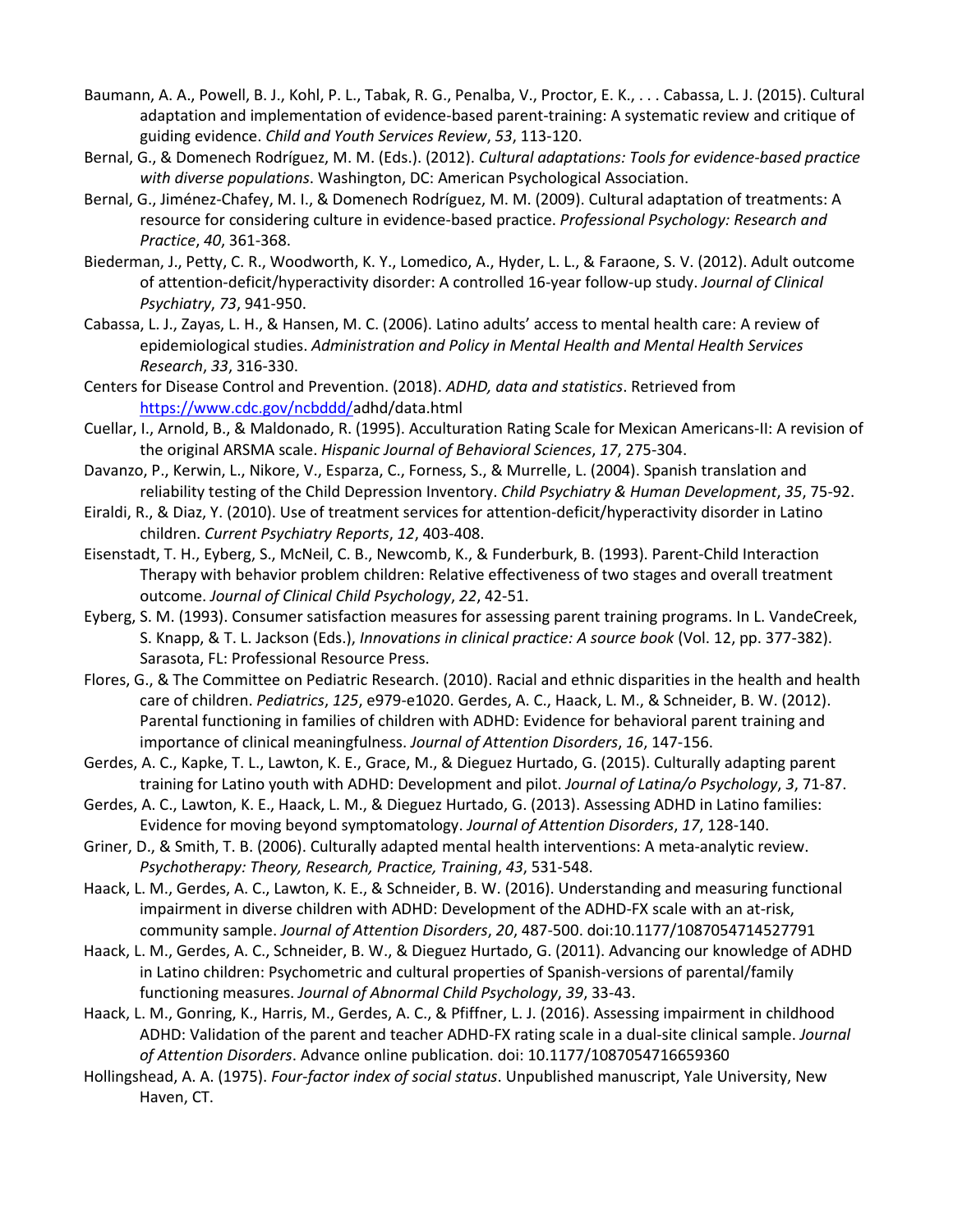- Huey, S. J., & Polo, A. J., Jr. (2008). Evidence-based psychosocial treatments for ethnic minority youth. *Journal of Clinical Child & Adolescent Psychology*, *37*, 262-301.
- Johnston, C., & Mash, E. J. (1989). A measure of parenting satisfaction and efficacy. *Journal of Clinical Child Psychology*, *18*, 167-175.
- Johnston, C., & Mash, E. J. (2001). Families of children with attention-deficit/hyperactivity disorder: Review and recommendations for future research. *Clinical Child and Family Psychology Review*, *4*, 183-207.
- Kim, R. E., Lau, A. S., & Chorpita, B. F. (2016). The impact of Latino caregiver acculturation on treatment engagement in children's community mental health services. *Journal of Child and Family Studies*, *25*, 891-901.
- Knight, G. P., Gonzales, N. A., Saenz, D. S., Bonds, D. D., German, M., . . . Updegraff, K. A. (2010). The Mexican American Cultural Values Scale for adolescents and adults. *Journal of Early Adolescence*, *30*, 444-481.
- Kouyoumdjian, H., Zamboanga, B. L., & Hansen, D. J. (2003). Barriers to community mental health services for Latinos: Treatment considerations. *Clinical Psychology: Science and Practice*, *10*, 394-422.
- Kovacs, M., & MHS Staff. (2011). *The Children's Depression Inventory 2 Manual*. North Tonawanda, NY: Multi-Health Systems.
- Kumpfer, K. L., Alvarado, R., Smith, P., & Bellamy, N. (2002). Cultural sensitivity and adaptation in family-based prevention interventions. *Prevention Science*, *3*, 241-246.
- Lahey, B. B., Pelham, W. E., Loney, J., Kipp, H., Ehrhardt, A., Lee, S. S., . . . Massetti, G. (2004). Three-year predictive validity of DSM-IV attention deficit hyperactivity disorder in children diagnosed at 4-6 years of age. *American Journal of Psychiatry*, *161*, 2014-2020.
- Leibach, G. G., Perrin, P. B., Nicholls, E., Olivera, S. L., Quintero, L. M., Trujillo, D. M. V., & Arango-Lasprilla, J. C. (2015). Health related quality of life and mental health in children with SCI/D from Neiva, Colombia. *NeuroRehabilitation*, *36*, 215-221.
- Leslie, L. K., Lambros, K. M., Aarons, G. A., Haine, R. A., & Hough, R. L. (2008). School-based service use by youth with ADHD in public-sector settings. *Journal of Emotional and Behavioral Disorders*, *16*, 163-177.
- Lundahl, B. W., Tollefson, D., Risser, H., & Lovejoy, M. C. (2007). A meta-analysis of father involvement in parent training. *Research on Social Work Practice*, *18*, 97-106.
- Matheny, A. P., Wachs, T. D., Ludwig, J. L., & Phillips, K. (1995). Bringing order out of chaos: Psychometric characteristics of the Confusion, Hubbub, and Order Scale. *Journal of Applied Developmental Psychology*, *16*, 429-444.
- McCabe, K., & Yeh, M. (2009). Parent-Child Interaction Therapy for Mexican Americans: A randomized clinical trial. *Journal of Clinical Child & Adolescent Psychology*, *38*, 753-759.
- McCabe, K., Yeh, M., Lau, A., & Argote, C. B. (2012). Parent child interaction therapy for Mexican Americans: Results of a pilot randomized clinical trial at follow-up. *Behavior Therapy*, *43*, 606-618.
- Miranda, J., Bernal, G., Lau, A., Kohn, L., Hwang, W., & LaFromboise, T. (2005). State of the science on psychosocial interventions for ethnic minorities. *Annual Review of Clinical Psychology*, *1*, 113-142.
- Morgan, P. L., Hillemeier, M. M., Farkas, G., & Maczuga, S. (2014). Racial/ethnic disparities in ADHD diagnosis by kindergarten entry. *Journal of Child Psychology and Psychiatry*, *55*, 905-913.
- Nock, M. K., & Ferriter, C. (2005). Parent management of attendance and adherence in child and adolescent therapy: A conceptual and empirical review. *Clinical Child and Family Psychology Review*, *8*, 149-166.
- Pelham, W. E. (2002). *Attention deficit hyperactivity disorder: Diagnosis, assessment, nature, etiology, and treatment*. Unpublished manuscript, State University of New York at Buffalo.
- Pelham, W. E., & Fabiano, G. A. (2008). Evidence-based psychosocial treatments for attentiondeficit/hyperactivity disorder. *Journal of Child & Adolescent Psychology*, *37*, 184-217.
- Pelham, W. E., Gnagy, E. M., Greenslade, K. E., & Milich, R. (1992). Teacher ratings of DSM-III-R symptoms for the disruptive behavior disorders. *Journal of the American Academy of Child & Adolescent Psychiatry*, *31*, 210-218.
- Reynolds, C. R., & Richmond, B. O. (2008). *Revised Children's Manifest Anxiety Scale-Second Edition manual*. Los Angeles, CA: Western Psychological Services. Rubio-Stipec, M., Bird, H., Canino, G., & Gould, M. (1990).